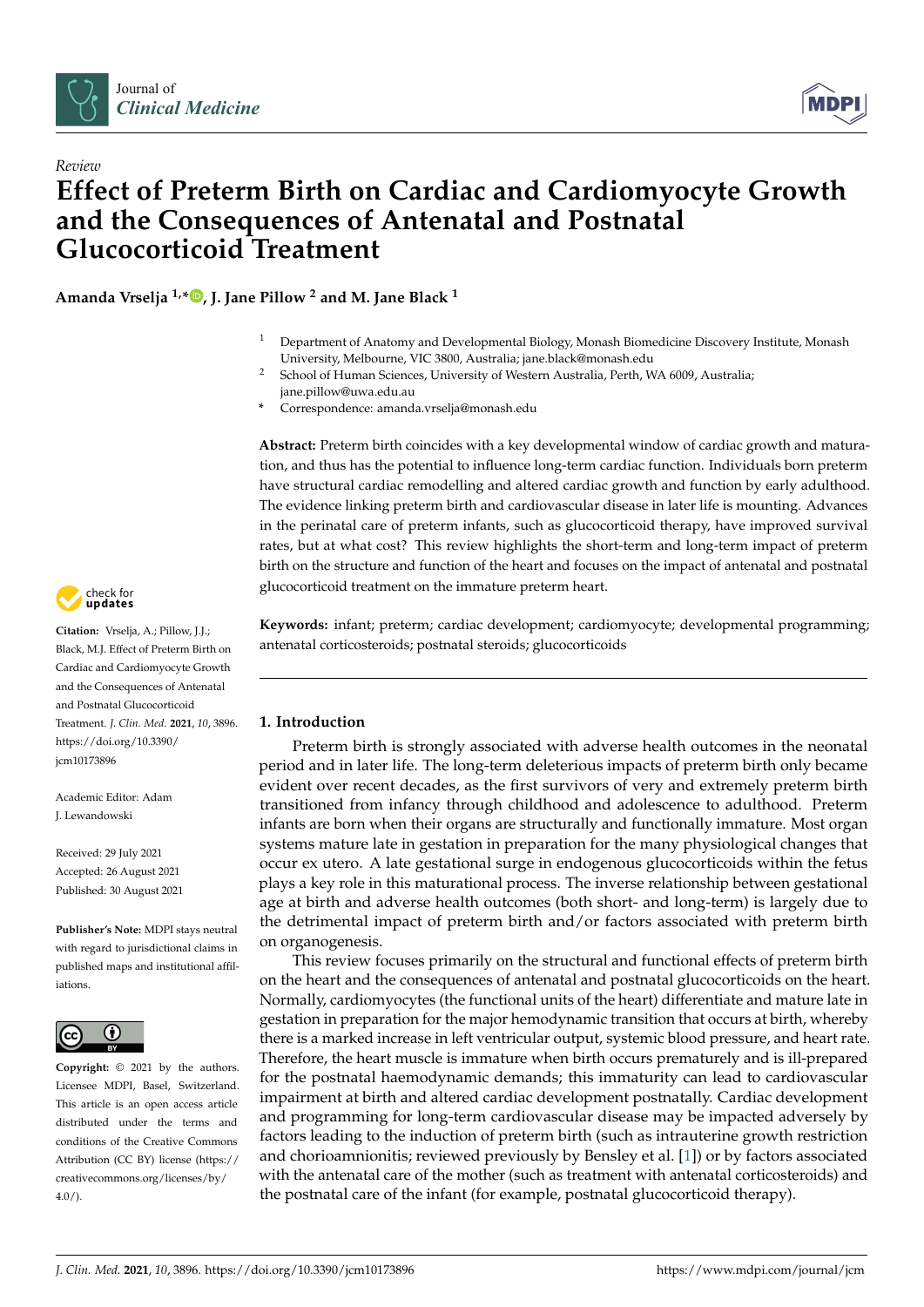## **2. Preterm Birth Interrupts the Normal Development and Function of the Cardiovascular System**

The primitive heart is first developed and shaped in early gestation, when it is highly sensitive to spatial–temporal signalling for the induction, specification, proliferation, and differentiation of the cardiac progenitor cells [\[2\]](#page-13-1). As fetal development proceeds, the growth of the heart is primarily achieved via cardiomyocyte proliferation [\[3](#page-13-2)[–7\]](#page-14-0). In late gestation, cardiac development progressively transitions from hyperplastic cardiomyocyte growth to hypertrophic growth, whereby the cardiomyocytes become mature and terminally differentiated in preparation for the increased haemodynamic demand at birth [\[6–](#page-14-1)[9\]](#page-14-2). The transitional change in cardiomyocyte growth from hyperplasia (immature cardiomyocytes) to hypertrophy (mature cardiomyocytes) ultimately influences lifelong cardiomyocyte endowment and functional reserve, given the very limited replicative capacity of cardiomyocytes in postnatal life  $[4,10,11]$  $[4,10,11]$  $[4,10,11]$ . In animal models, the maturational change in cardiac growth coincides with induction of binucleation of the cardiomyocytes, which occurs when DNA synthesis and karyokinesis occur without cytokinesis [\[4,](#page-13-3)[7,](#page-14-0)[9,](#page-14-2)[12](#page-14-5)[–14\]](#page-14-6). The failure of cytokinesis to occur in fully differentiated cardiomyocytes may be due to their inability to undergo dedifferentiation, whilst maintaining their contractile function [\[15](#page-14-7)[–17\]](#page-14-8). Binucleation may allow the generation of twice the genetic material, enabling cellular protein production and hypertrophy when metabolic requirements are increased in terminally differentiated cardiomyocytes [\[18\]](#page-14-9). In the human heart, cardiomyocytes mostly remain mononucleated as they undergo hypertrophy and commonly respond to stimuli like haemodynamic changes or stress by DNA synthesis without karyokinesis or cytokinesis [\[10,](#page-14-3)[19\]](#page-14-10). These responses result in polyploid mononucleated cells rather than multinucleation [\[10,](#page-14-3)[19\]](#page-14-10). However, a low cardiomyocyte turnover remains postnatally and continues up until young adulthood [\[10,](#page-14-3)[11\]](#page-14-4). In animal models, cardiomyocytes may undergo multinucleation and polyploidy during normal postnatal development and under stressed conditions [\[20\]](#page-14-11). Hence, the binucleation and/or induction of polyploidy of cardiomyocytes that follows the haemodynamic transition at birth may enable cells to adapt to increased postnatal functional demands without dedifferentiation.

Premature birth abruptly interrupts the important transitional period for cardiomyocytes that normally results in cardiomyocyte differentiation in preparation for postnatal life. Consequently, preterm infants are vulnerable to myocardial structural and functional maladaptations following preterm birth due to cardiac immaturity. Preterm infants often experience difficulties in the haemodynamic transition at birth, leading to cardiopulmonary instability and complications, such as hypotension, patent ductus arteriosus, and pulmonary hypertension [\[21,](#page-14-12)[22\]](#page-14-13). In particular, the ability of the immature myocardium to respond during the transitional period to the haemodynamic variables influencing cardiac output (including preload, contractility, afterload, and heart rate) is limited and often compensatory [\[23\]](#page-14-14). In preterm-born infants, the degree of prematurity is directly related to myocardial maturity, which ultimately influences myocardial contractility and the ability to cope with the haemodynamic demands [\[24–](#page-14-15)[27\]](#page-14-16).

#### *2.1. Potential for Preterm Birth to Programme for Long-Term Cardiovascular Disease*

It is clear that early life events impact organ development and function deleteriously, and thus programme infants for increased vulnerability to developing adulthood disease [\[28](#page-14-17)[,29\]](#page-14-18). Postnatal organ injury and adaptive remodelling of the immature organ systems can lead to lifelong adverse impacts on organ function, given that preterm infants are born with structurally and functionally immature organ systems. For example, the association between preterm birth and increased blood pressure is observed from as early as 2.5 years of age [\[30\]](#page-14-19). An inverse relationship between gestational age at birth and levels of blood pressure has been evident in population-based studies in childhood [\[31](#page-14-20)[,32\]](#page-14-21), and in adolescence and adulthood [\[33](#page-14-22)[–35\]](#page-15-0). The increase in blood pressure in those born preterm likely renders vulnerability to the development of cardiovascular disease, given that hypertension is a major risk factor for cardiovascular disease and is often associated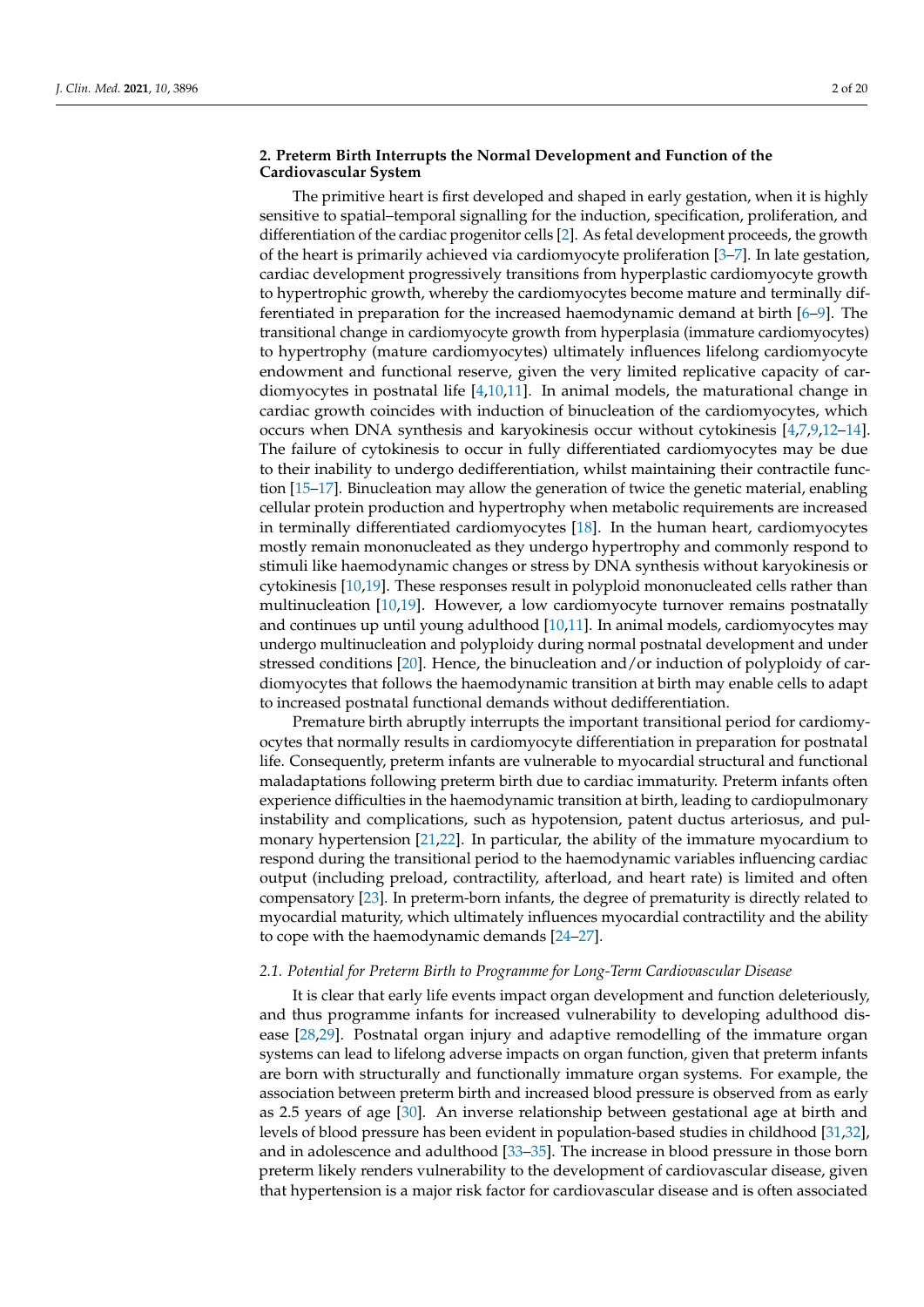with left ventricular hypertrophy [\[36](#page-15-1)[–39\]](#page-15-2). Another contributing factor influencing the cardiovascular phenotype following preterm birth is whether the infant was born of appropriate weight for gestational age or small for gestational age, a proxy for fetal growth [\[40\]](#page-15-3). A well-described example of developmental programming is the link between low birth weight and the risk of cardiovascular disease, in particular coronary heart disease [\[41](#page-15-4)[–45\]](#page-15-5). Low birthweight can result from intrauterine growth restriction and/or preterm birth. Alarmingly, mounting evidence links preterm birth (with poor or normal fetal growth, assessed by birth weight) to the early-life origins of cardiovascular disease, including increased risk of early heart failure and ischaemic heart disease in later life [\[46,](#page-15-6)[47\]](#page-15-7).

#### *2.2. Maladaptive Structural Remodelling and Functioning of the Heart Following Preterm Birth*

Examination of the impact of preterm birth on the heart in animal studies requires the use of an animal model that closely reflects the development of the human heart. For example, sheep are a highly relevant experimental model for this purpose, due to similarities in the late gestational timing of cardiomyocyte growth and maturation between sheep and human hearts  $[4,6]$  $[4,6]$ . An important study from Bensley et al. [\[48\]](#page-15-8) showed that preterm birth induced marked changes in the cardiac structure of moderately preterm lambs (born at 133 days of gestation; term is at 147 days of gestation), including increased myocardial collagen deposition and accelerated cardiomyocyte growth and maturation at 9 weeks post-term equivalent age [\[48\]](#page-15-8). Cardiomyocyte number was not different between the hearts of preterm and term-born sheep. However, cardiomyocyte maturation was perturbed in response to preterm birth, including increased ploidy of mononucleated cardiomyocytes and cardiomyocyte hypertrophy [\[48\]](#page-15-8). These important findings show that preterm birth leads to maladaptive cardiac remodelling in the early postnatal period [\[48\]](#page-15-8) and are supported by data from other animal models highlighting the functional and structural changes of the immature preterm heart [\[49](#page-15-9)[–51\]](#page-15-10). Extensive investigations over the past decade in animals and humans have demonstrated the impact of being born early on the heart.

Cardiovascular imaging studies have highlighted the gross structural and functional changes of the heart in infants and adults born preterm. Pivotal studies conducted in human subjects by Lewandowski and colleagues [\[52,](#page-15-11)[53\]](#page-15-12) investigated the long-term impact of preterm birth on the heart structure and function using cardiac magnetic resonance imaging. Their novel findings highlighted that young adults born preterm subsequently exhibit both a unique cardiac geometry and impaired cardiac function in early adulthood compared to those born at term. Preterm-born young adults exhibited shorter ventricles and increased ventricular wall thickness with a decrease in internal luminal diameter in both the right and left ventricles [\[52,](#page-15-11)[53\]](#page-15-12). There was also apical displacement away from the right ventricle in the hearts of the preterm-born adults when compared to those born at term. The structural changes to the heart were coupled with significant impairments of systolic and diastolic function, including reductions in cardiac output, stroke volume, end-systolic volume, longitudinal peak systolic strain, peak systolic and diastolic strain rate, and altered rotational movement [\[52](#page-15-11)[,53\]](#page-15-12). The changes in right and left ventricular mass were inversely proportional to gestational age at birth: right ventricular mass increased by 2.74% and left ventricular mass increased by 1.47% for every week of reduction in gestation [\[52,](#page-15-11)[53\]](#page-15-12). Similar findings of altered cardiac structure and function were highlighted by other imaging studies of adults born prematurely [\[54](#page-15-13)[,55\]](#page-15-14). The reported increases in left ventricular mass in subjects born preterm [\[52,](#page-15-11)[55\]](#page-15-14) is concerning given that left ventricular hypertrophy is a major independent predictor for cardiovascular disease [\[56–](#page-15-15)[59\]](#page-15-16).

In contrast, some experimental studies have identified lower cardiac mass in the hearts of adolescents and young adults born preterm [\[60](#page-16-0)[,61\]](#page-16-1). Late-adolescents who were born extremely preterm showed evidence (on M-mode echocardiography) of minor cardiovascular effects due to prematurity, including increased blood pressure and reduced left ventricular mass but preserved left ventricular function [\[60](#page-16-0)[,61\]](#page-16-1). The differences in ventricular mass findings between studies are currently unknown but are likely due to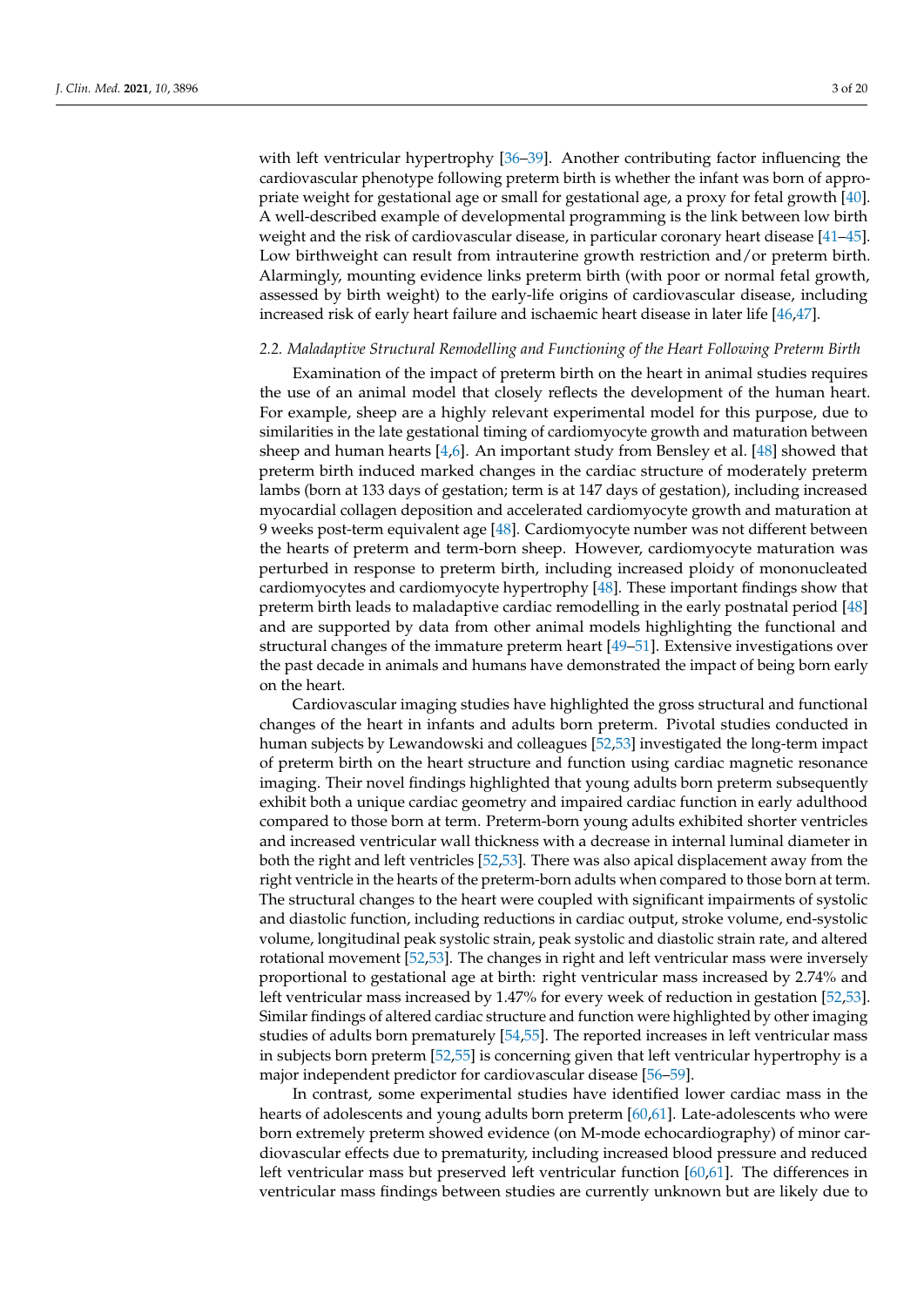differences in methodology between studies. Given many of the clinical studies have mixed cohorts of preterm-born individuals, it is important to consider that some of the cardiovascular features attributed to preterm birth may be related to the compromised growth in utero (small for gestational age vs. appropriate weight for gestational age), as well as the degree of prematurity, perinatal care, and/or the levels of blood pressure in the subjects studied.

The increased blood pressure and increased cardiac mass in young adults born preterm likely arise consequent to events during the perinatal period: cardiac magnetic resonance imaging studies have shown clear evidence of cardiac changes first emerging early in life [\[62](#page-16-2)[,63\]](#page-16-3). Preterm infants in the early postnatal period (soon after delivery to 3 months of age) have a disproportionate increase in ventricular mass to body and cardiac size [\[62](#page-16-2)[,64\]](#page-16-4), and increased intraventricular septal thickness [\[65\]](#page-16-5) and altered right ventricular structure and function [\[66\]](#page-16-6) are evident by early childhood. Interestingly, increased left ventricular myocardial wall thickness in preterm neonates was independently associated with the degree of prematurity, antenatal glucocorticoid administration, and requirement for postnatal respiratory support [\[63\]](#page-16-3). Whether these changes in cardiac mass of preterm-born individuals are mediated by hemodynamic changes and the effects on blood pressure or antenatal experiences and exposure to neonatal critical care are yet to be elucidated.

The cardiac changes associated with prematurity are of major clinical concern given the vulnerability of the hearts of preterm-born individuals to exercise and an increased incidence of heart failure from childhood through to adulthood [\[46,](#page-15-6)[47](#page-15-7)[,55](#page-15-14)[,67](#page-16-7)[,68\]](#page-16-8). Notably, young adults born preterm respond with both impaired left ventricular (reduced ejection fraction and submaximal cardiac output response [\[55\]](#page-15-14)) and right ventricular function (reduced capacity to augment cardiac index and stroke volume from rest [\[67\]](#page-16-7)) when challenged with the physiological stress of physical exercise. Recently, Huckstep et al. [\[68\]](#page-16-8) reported that normotensive young adults born preterm exhibited reduced aerobic exercise capacity and slowed heart rate recovery compared to healthy young adults born at term; the impairment in aerobic capacity and heart rate recovery was related to the level of impairment with left ventricular systolic function and exercise intensity. The impaired functional responses of the heart to the challenges of physical exercise in young adults born preterm is suggestive of reduced myocardial functional reserve [\[55,](#page-15-14)[67](#page-16-7)[,68\]](#page-16-8). A perinatal autopsy study conducted by Bensley et al. [\[69\]](#page-16-9) demonstrated that preterm-born infants have a marked reduction in the proportion of proliferative cardiomyocytes relative to agematched stillborn infant controls. The reduction in proliferative cardiomyocytes suggests impaired cardiomyocyte endowment in response to preterm birth. Indeed, a reduced functional reserve in the hearts of preterm-born individuals may explain the relationship between preterm birth and the increased risk of early heart failure and ischemic heart disease [\[46,](#page-15-6)[47\]](#page-15-7). A recent meta-analysis investigated the cardiac differences between termand preterm-born individuals and demonstrated that being born premature is associated with changes in cardiac structure and function from birth to young adulthood [\[70\]](#page-16-10). The unique cardiac phenotype of indivduals born preterm may be more vulnerable to secondary insults, which may contribute to their risk of cardiovascular disease [\[70\]](#page-16-10).

### *2.3. Improved Survival of the Most Vulnerable Preterm Infants—Implications for Cardiac Health*

Recent advances in neonatal medicine have markedly reduced the incidence of neonatal mortality and morbidity of the most vulnerable preterm populations. The improvement in the survival of infants born preterm is largely attributed to the now routine administration of antenatal steroids to mothers at risk of delivering prematurely. In 1972, the first randomised trial of antenatal corticosteroid treatment for the prevention of respiratory distress syndrome was conducted by Liggins and Howie [\[71\]](#page-16-11). Now, women at risk of preterm birth routinely receive corticosteroids to accelerate lung maturation of the fetus to enhance lung function, gas exchange, and survival of the infant if preterm birth ensues [\[72\]](#page-16-12). The synthetic glucocorticoids, betamethasone and dexamethasone, are the preferred corticosteroids for antenatal therapy as they readily cross the placenta [\[73](#page-16-13)[,74\]](#page-16-14).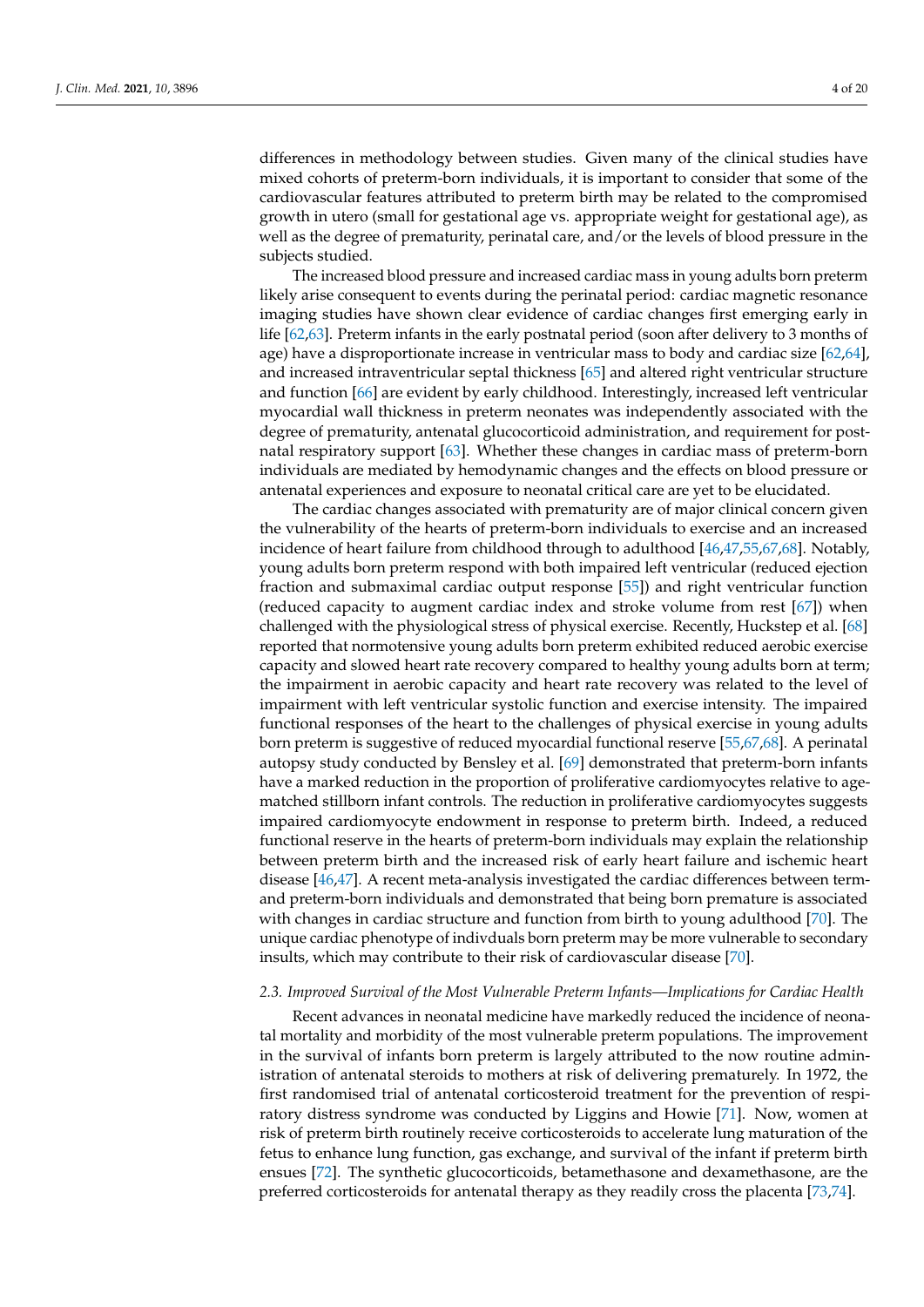Postnatal care plays a crucial role in assisting the premature transition from fetal to postnatal life and improves the survival of the most vulnerable preterm infants. Some infants still develop respiratory distress syndrome, and will also receive exogenous surfactant to reduce the severity of respiratory disease and also to reduce neonatal mortality [\[75,](#page-16-15)[76\]](#page-16-16). Although surfactant improves pulmonary compliance, extremely preterm neonates with pulmonary immaturity commonly experience significant respiratory distress. The compromised respiratory function and consequent treatment, including mechanical ventilation and use of hyperoxic gas mixtures, increase susceptibility to chronic pulmonary conditions, such as bronchopulmonary dysplasia and a dependency on ventilation. In such a clinical setting, administration of glucocorticoids postnatally may facilitate weaning from respiratory support and prevent further respiratory failure [\[77\]](#page-16-17). Of interest, infants treated with postnatal glucocorticoids often develop cardiac hypertrophy [\[78](#page-16-18)[–81\]](#page-16-19). Whether this glucocorticoid-induced cardiac hypertrophy results in permanent structural modifications in the preterm heart is not yet known.

There is widespread use of glucocorticoid treatment (both antenatally and postnatally) for improvement of preterm birth outcomes. However, the treatment varies globally in clinical practice, including the type of glucocorticoid used (betamethasone, dexamethasone, or hydrocortisone), dose and duration of glucocorticoid course, and the route of administration. To date, there is no consensus on best practice for postnatal glucocorticoid treatment.

#### **3. Corticosteroids**

Corticosteroids are an essential class of steroid hormones that regulate a variety of physiological processes, such as energy metabolism, inflammation, and organ maturation. Corticosteroids are produced by the adrenal cortex, under the control of the hypothalamicpituitary–adrenal (HPA) axis. Cortisol is the major glucocorticoid end-product of the HPA axis. Glucocorticoids mediate their effects on almost every tissue in the body via binding to the ubiquitously expressed glucocorticoid receptor [\[82](#page-16-20)[,83\]](#page-16-21).

Cortisol, an endogenous glucocorticoid, is vital for fetal organ maturation in preparation for postnatal life and is tightly regulated by the enzyme  $11\beta$ -hydroxysteroid dehydrogenase type 2 (11β-HSD2) during gestation. 11β-HSD2 is highly expressed in the placenta, where it converts cortisol into its inactive form (cortisone) thereby restricting fetal exposure to maternal cortisol [\[84\]](#page-16-22). The placental activity of  $11β$ -HSD2 declines towards late gestation, coinciding with an increase in fetal cortisol levels just before term [\[73,](#page-16-13)[84\]](#page-16-22). The late gestational surge in cortisol encourages maturation of fetal tissues and organs to prepare for the transition from intrauterine to extrauterine life [\[85,](#page-16-23)[86\]](#page-17-0). In sheep, there is an exponential rise in fetal cortisol levels around 20 days before term birth (approximately 130 days of gestation, term is ~150 days of gestation) [\[87\]](#page-17-1). Interestingly, animal studies have shown that the rise in cortisol coincides with the late gestational changes in cardiomyocyte growth kinetics, the gradual decline in cell cycle activity and the increase in cell size and binucleation [\[6,](#page-14-1)[7\]](#page-14-0). Importantly, glucocorticoids exert direct effects on the heart, which are mediated in cardiomyocytes by the glucocorticoid receptor and mineralocorticoid receptor [\[82\]](#page-16-20).

### *3.1. Exogenous Glucocorticoids as an Antenatal Treatment to Women at Risk of Preterm Birth*

The late gestational rise in cortisol is mimicked clinically with the antenatal administration of the synthetic glucocorticoids, mainly betamethasone or dexamethasone [\[88\]](#page-17-2). Both betamethasone and dexamethasone are poor substrates for 11β-HSD2 and, therefore, readily cross the placenta. They are both devoid of mineralocorticoid activity and bind with high affinity to the glucocorticoid receptor, similarly to the endogenous ligand (cortisol). However, the potency of betamethasone and dexamethasone is 25–50 times greater than cortisol [\[74\]](#page-16-14). Betamethasone treatment is available in two forms and for maximal drug efficacy is generally administered as a combination of both betamethasone sodium phosphate (short biological half-life of 36–72 h) and betamethasone acetate (slow tissue absorption and relatively longer biological half-life) [\[74](#page-16-14)[,88\]](#page-17-2). Dexamethasone treat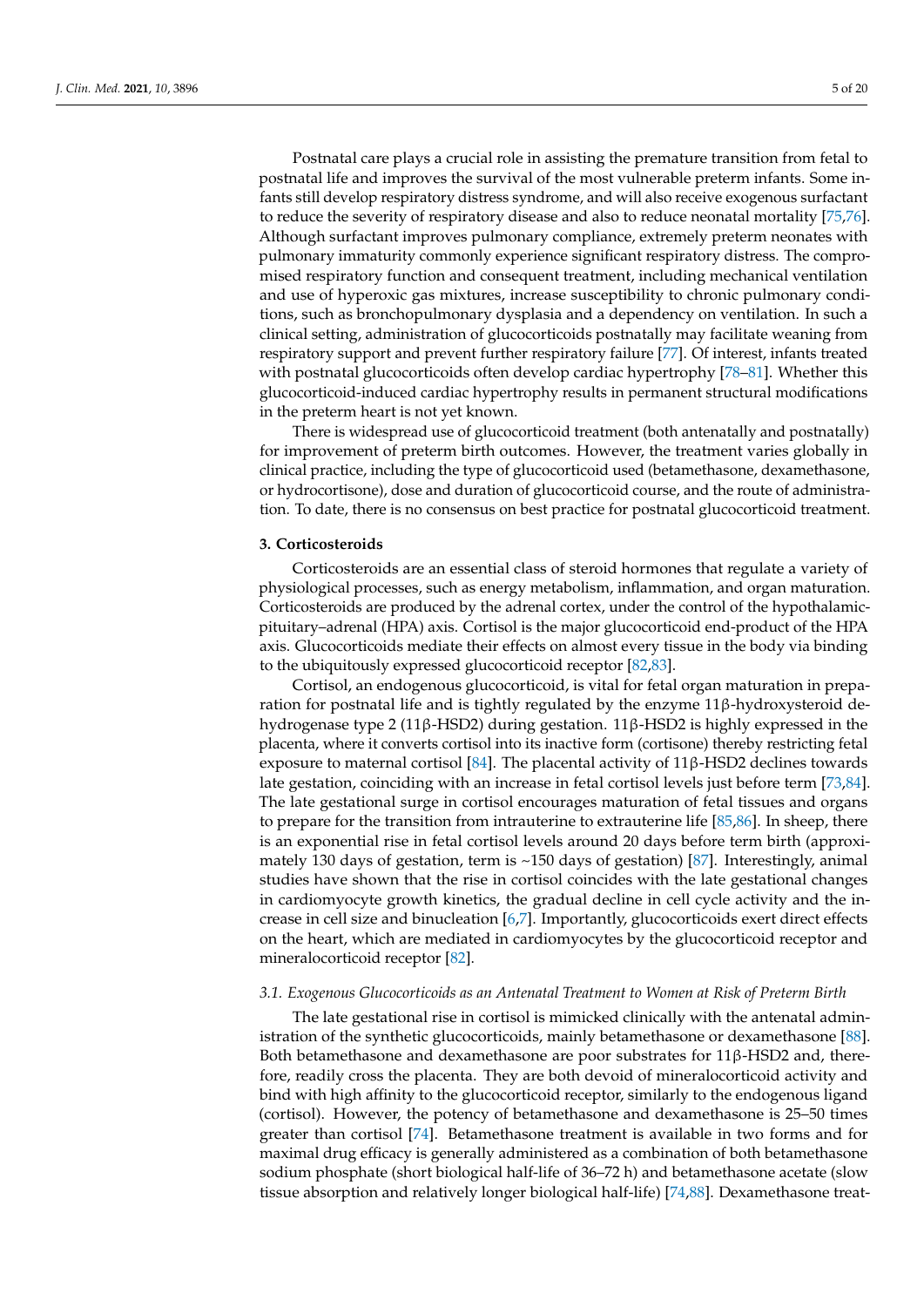ment is generally given as dexamethasone sodium phosphate, which has a short half-life of 36–72 h [\[74\]](#page-16-14). Currently, the recommended clinical course is two doses of 12 mg of betamethasone administered intramuscularly at 24 h apart or four doses of 6 mg of dexamethasone administered intramuscularly at 12 h apart [\[89\]](#page-17-3). These recommended doses are comparable to physiological stress levels of cortisol in the fetus and occupy a high number of glucocorticoid receptors in fetal tissues [\[89](#page-17-3)[,90\]](#page-17-4). Synthetic glucocorticoids are used routinely in clinical practice as an antenatal prophylactic treatment for preterm birth because they can facilitate fetal lung maturation at a much earlier timepoint in gestation than occurs naturally. Although antenatal corticosteroid therapy has proven to be an effective treatment, there is conflicting information on the effect of excess glucocorticoid exposure in utero on cardiovascular outcomes.

## *3.2. Antenatal Corticosteroids Influence Maturation of the Immature Heart*

Glucocorticoid signalling during fetal development is critical for structural, functional, and biochemical maturation of cardiomyocytes [\[91,](#page-17-5)[92\]](#page-17-6). Animal studies in models mimicking clinical treatment or chronic maternal stress [\[93–](#page-17-7)[99\]](#page-17-8) indicate that there are timing, dose-dependent, and experimental model differences in the response to antenatal corticosteroid exposure in relation to fetal cardiac growth and maturation outcomes. These findings are sometimes conflicting. Table [1](#page-7-0) provides a summary of animal studies investigating the antenatal effects of glucocorticoids on the heart. For example, dexamethasone treatment in early gestation had no effect on fetal body and heart weight in sheep [\[94\]](#page-17-9) whereas betamethasone treatment in late gestation reduced both fetal body and heart weight. Hence, glucocorticoid treatment late in gestation can directly influence the growth of the fetus [\[94\]](#page-17-9). The reduction in heart size directly related to the overall impact on body size [\[94\]](#page-17-9). In contrast, other late-gestation ovine studies have reported induction of cardiac hypertrophy following exposure to antenatal glucocorticoids (including hydrocortisone; a physiological replacement for cortisol) with increases in heart weight and heart weight to body weight ratio [\[95–](#page-17-10)[97\]](#page-17-11). The increased heart size is most likely due to direct influences of the antenatal glucocorticoids on cardiomyocyte proliferation and/or hypertrophy. Although preterm piglets exposed to maternal betamethasone treatment do not exhibit changes in heart weight or relative heart weight to body weight, they do show altered cardiomyocyte maturation, including decreased proliferation and increased apoptosis of cardiomyocytes as well as an increased proportion of binucleated left ventricular cardiomyocytes [\[98](#page-17-12)[,100\]](#page-17-13).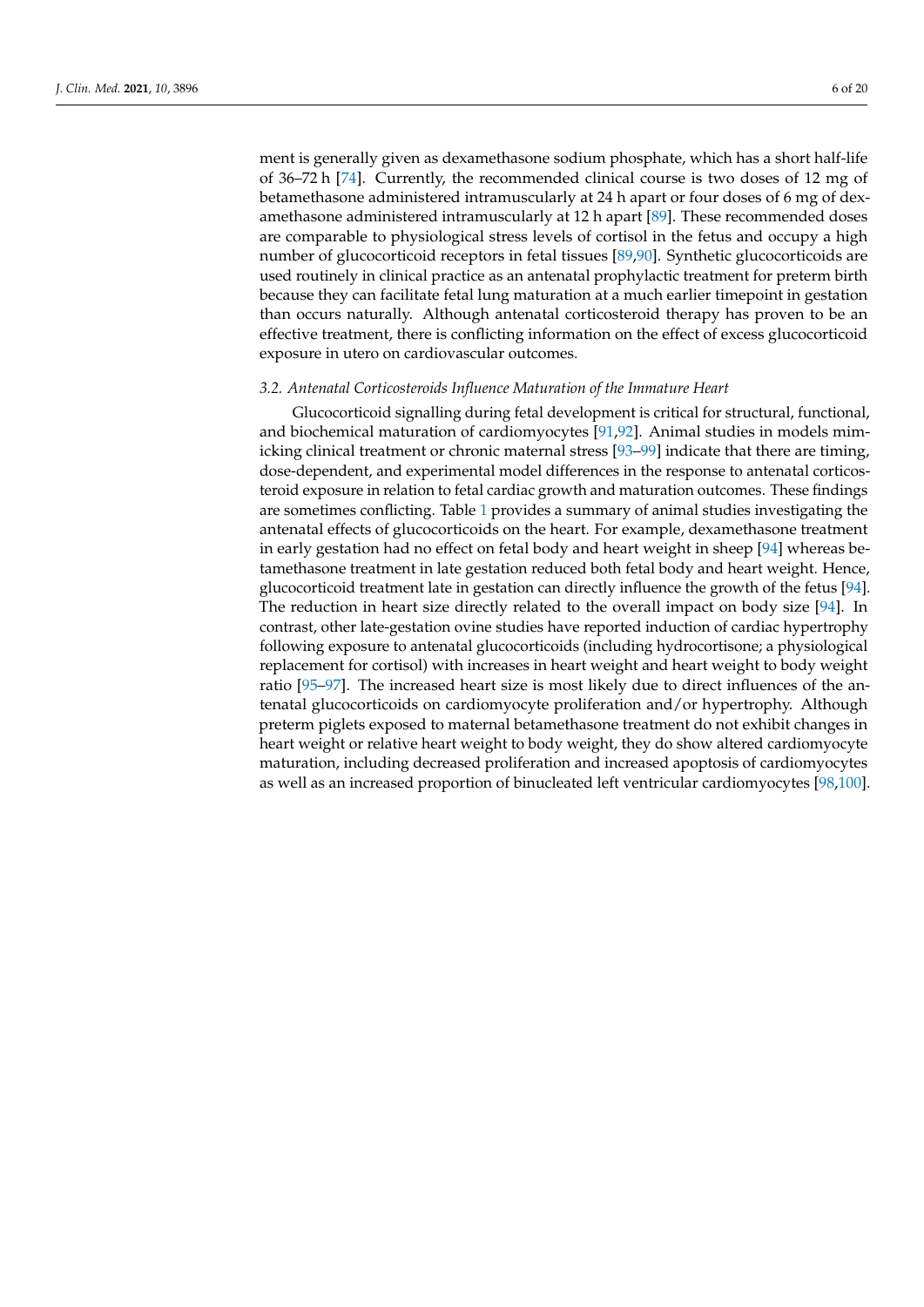|  | <b>Table 1.</b> Effects of antenatal glucocorticoid administration on the heart. |  |  |  |
|--|----------------------------------------------------------------------------------|--|--|--|
|--|----------------------------------------------------------------------------------|--|--|--|

| Model  | GC          | <b>Timing of Exposure</b>                 | Route & Duration of<br>Exposure    | <b>Age of Analysis</b>                                | <b>Cardiac Effects</b>                                                                                                                                                                                                             | Cardiomyocyte<br>Characteristics                                                                                                                              | Ref.      |
|--------|-------------|-------------------------------------------|------------------------------------|-------------------------------------------------------|------------------------------------------------------------------------------------------------------------------------------------------------------------------------------------------------------------------------------------|---------------------------------------------------------------------------------------------------------------------------------------------------------------|-----------|
| Baboon | <b>BETA</b> | Mid-Late (0.6, 0.64, &<br>0.68 gestation) | IM; 3 courses of 2 doses           | Adult $(10 y)$                                        | ↑ mid-ventricular pericardial fat thickness;<br>$\leftrightarrow$ body weight                                                                                                                                                      | N/A                                                                                                                                                           | $[99]$    |
| Sheep  | <b>DEX</b>  | Early (27 d GA)                           | IV; $2d$                           | Adult $(7 y)$                                         | ↑ LV wall mass; ↑ LV type I collagen<br>content; $\downarrow$ cardiac functional reserve; $\uparrow$<br>blood pressure                                                                                                             | N/A                                                                                                                                                           | $[101]$   |
| Sheep  | <b>DEX</b>  | Early (40-42 d GA)                        | IM; 4 doses over 48 h              | Fetal (range: 49-142 d GA),<br>Pubescent (7 m)        | $\leftrightarrow$ heart weight; $\leftrightarrow$ heart: body weight ratio                                                                                                                                                         | N/A                                                                                                                                                           | $[94]$    |
| Sheep  | BETA        | Late (104–118 d GA)                       | IM; 1 every 7 d<br>(up to 3 doses) | Fetal (range: 109-145 d<br>GA), Pubescent (6 or 12 w) | $\downarrow$ heart weight (at 122 & 132 d GA) when<br>exposed to three<br>doses (at 104, 111, & 118 d GA)                                                                                                                          | N/A                                                                                                                                                           | $[94]$    |
| Sheep  | HC          | Late (118-123 d GA)                       | IV; 10 d                           | Fetal (129-132 d GA)                                  | $\uparrow$ heart weight; $\uparrow$ LV & RV wall thickness;<br>$\leftrightarrow$ interstitial collagen content; $\leftrightarrow$<br>blood pressure                                                                                | N/A                                                                                                                                                           | $[102]$   |
| Sheep  | HC          | Late (~126-127 d GA)                      | IV; 2–3 d                          | Fetal (128-130 d GA)                                  | $\leftrightarrow$ heart, LV, RV & IVS weight; $\uparrow$ heart:<br>body weight ratio; $\uparrow$ LV: body weight ratio;<br>↑ RV: body weight ratio; ↑ mean arterial<br>pressure; $\uparrow$ systolic &<br>diastolic blood pressure | $\leftrightarrow$ nuclearity; $\leftrightarrow$ number; $\uparrow$ LV<br>mononucleated volume; ↓ LV<br>multinucleated volume; $\leftrightarrow$<br>RV volume; | $[97]$    |
| Sheep  | HC          | Late (118-123 d GA)                       | IV; 10 d                           | Fetal (129-132 d GA)                                  | N/A                                                                                                                                                                                                                                | ↑ KI67 positive nuclei;<br>$\uparrow$ apoptosis<br>$\uparrow$ KI67 positive nuclei; $\leftrightarrow$                                                         | $[103]$   |
| Sheep  | HC          | Late (~126-128 d GA)                      | IC; 7 d. IV; 2 d                   | Fetal (134 d GA)                                      | ↑ heart weight; ↑ heart: body weight ratio                                                                                                                                                                                         | binucleation; $\leftrightarrow$ length;<br>$\leftrightarrow$ width                                                                                            | $[95]$    |
| Sheep  | $\rm HC$    | Late $(119 d)$                            | IV; 10 d                           | Fetal (128 d GA)                                      | $\leftrightarrow$ heart weight; $\uparrow$ heart: body weight ratio;<br>↑ LV & RV wall thickness; ↑ mean<br>arterial pressure                                                                                                      | N/A                                                                                                                                                           | [96]      |
| Sheep  | HC          | Late (~121-124 d GA)                      | IV; $5d$                           | Fetal (125-130 d GA)                                  | $\uparrow$ expression of sodium channels & subunits<br>$\uparrow$ heart: body weight ratio; $\leftrightarrow$ basal                                                                                                                | N/A                                                                                                                                                           | $[104]$   |
| Sheep  |             | BETA Late (~115-120 d GA)                 | IM; 2 doses over 48 h              | Fetal (117-123 d GA)                                  | contractile LV or RV function; $\uparrow$ LV<br>responsiveness to                                                                                                                                                                  | N/A                                                                                                                                                           | $[105]$   |
| Pig    | <b>BETA</b> | Late (91-92 d GA)                         | IM; 2 doses over 48 h              | Fetal (91-92 d GA)                                    | $\beta$ -adrenoceptor activation<br>$\leftrightarrow$ heart weight; $\leftrightarrow$ heart: body weight<br>ratio; ↑ atria weight; ↑ LV free wall weight<br>(females only)                                                         | ↓ KI67 positive nuclei; ↑<br>apoptosis; $\uparrow$ LV binucleation;<br>$\leftrightarrow$ volume                                                               | [98, 100] |
| Rat    | <b>DEX</b>  | Late (17 d PC)                            | SC; 4–5d                           | Neonatal (1 d)                                        | ↑ heart: body weight ratio; ↓ myocardial<br>extracellular matrix                                                                                                                                                                   | $\uparrow$ proliferative index                                                                                                                                | $[93]$    |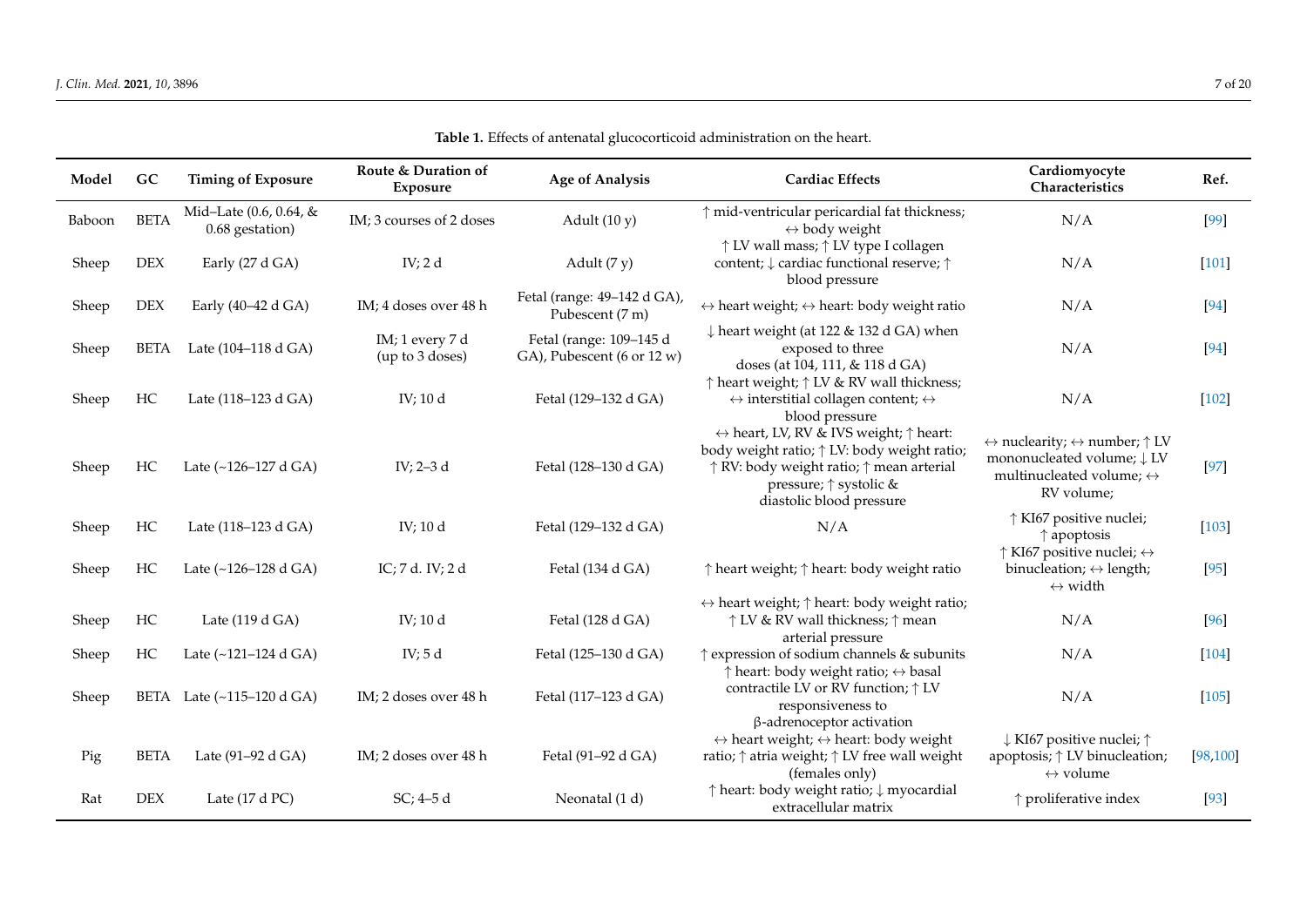| Model                          | GC              | <b>Timing of Exposure</b> | Route & Duration of<br>Exposure | <b>Age of Analysis</b>                       | <b>Cardiac Effects</b>                                                                                                                                                   | Cardiomyocyte<br>Characteristics                                                                                                                                                                                   | Ref.    |
|--------------------------------|-----------------|---------------------------|---------------------------------|----------------------------------------------|--------------------------------------------------------------------------------------------------------------------------------------------------------------------------|--------------------------------------------------------------------------------------------------------------------------------------------------------------------------------------------------------------------|---------|
| Rat                            | <b>DEX</b>      | Late (15–21 d PC)         | <b>SC</b>                       | Fetal (21 d PC) to<br>Adulthood (up to 24 w) | $\downarrow$ calreticulin protein expression (fetal); $\uparrow$<br>calsequestrin protein expression (fetal); $\uparrow$<br>calreticulin protein expression (adulthood)  | N/A                                                                                                                                                                                                                | $[106]$ |
| Mice                           | GR<br><b>KO</b> | Fetal                     | N/A                             | Fetal (E 17.5 d)                             | $\downarrow$ heart size; $\downarrow$ ventricular volume; impaired<br>cardiac function; short, disorganized<br>myofibrils; myofibrils fail to align in<br>the myocardium | N/A                                                                                                                                                                                                                | $[92]$  |
| Neonatal<br>mouse<br><b>CM</b> | <b>CORT</b>     | Treated for 24 h          | In vitro                        | Fetal                                        | N/A                                                                                                                                                                      | $\uparrow$ contractility; $\uparrow$ Z-disc<br>assembly; ↑ sarcomere length;<br>$\uparrow$ appearance of mature<br>myofibrils; $\uparrow$ mitochondrial<br>activity; $\uparrow$ contraction &<br>relaxation events | [91]    |

<span id="page-7-0"></span>BETA, betamethasone; CM, cardiomyocyte; CORT, corticosterone; d, day; d GA, days of gestational age; d PC, days post-conception; DEX, dexamethasone; E, embryonic; GC, glucocorticoid; GR KO, glucocorticoid receptor knockout; h, hours; HC, hydrocortisone; IC, intracoronary; IM, intramuscular; IV, intravenous; IVS, interventricular septum; LV, left ventricle; m, months; N/A, not applicable; RV, right ventricle; SC, subcutaneous; w, weeks; y, years;  $\uparrow$ , increase;  $\downarrow$ , decrease;  $\leftrightarrow$ , no change.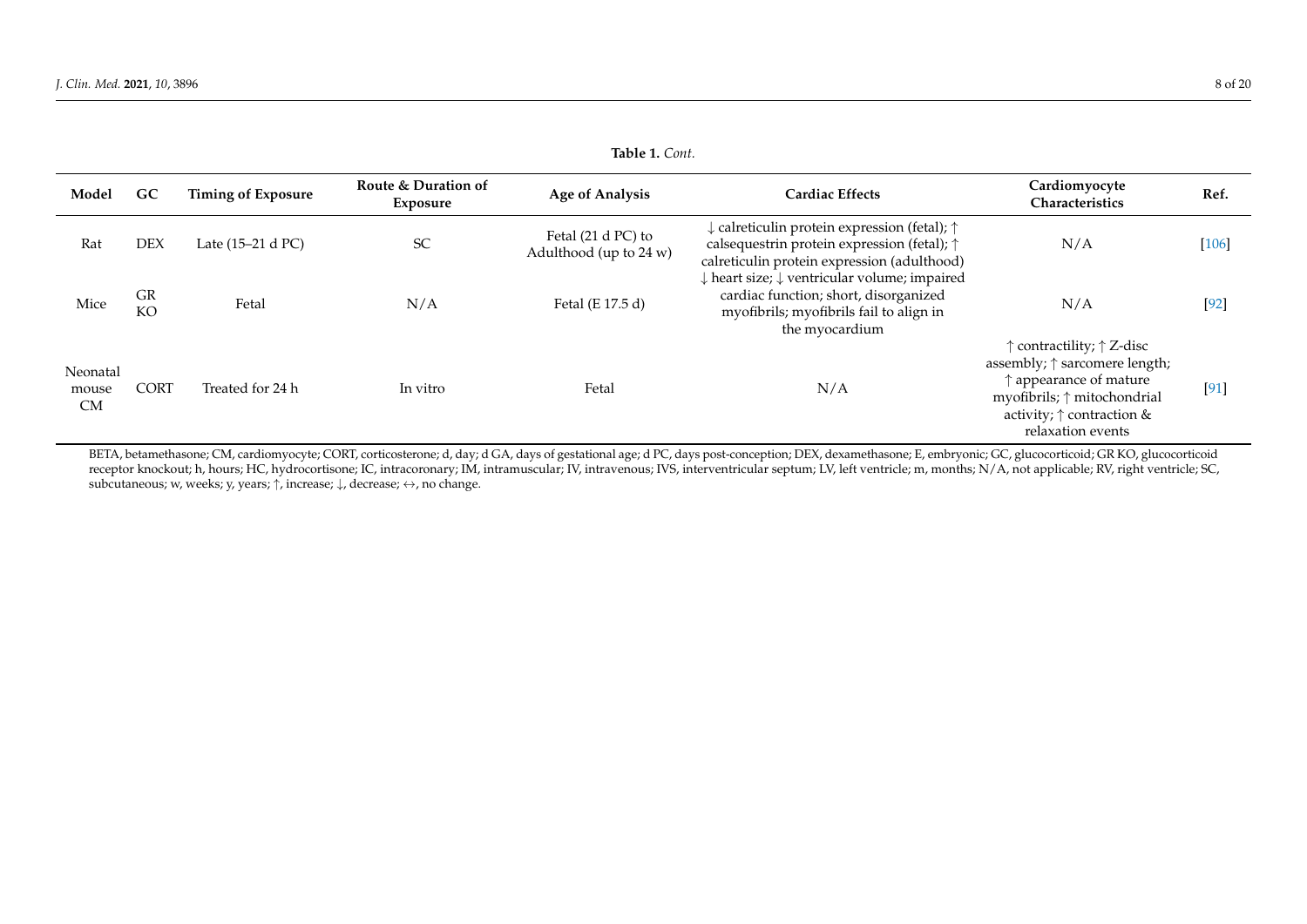Late gestational cortisol infusion in sheep increases blood pressure, fetal heart to body weight ratio, left ventricular cardiomyocyte size, and cardiac angiotensinogen mRNA: these outcomes are consistent with accelerated cardiovascular maturation mediated by glucocorticoid exposure [\[97\]](#page-17-11). The hypertrophic growth in left ventricular cardiomyocytes is potentially a physiological response to the increase in blood pressure and cardiac angiotensinogen mRNA levels [\[97\]](#page-17-11). Reini and colleagues [\[102\]](#page-17-30) reported a similar increased fetal heart to body weight ratio and increased ventricular wall thickness after cortisol infusion in late gestation. However, the morphological cardiac changes were not due to changes in blood pressure or cardiac fibrosis, suggesting overexposure to cortisol in fetal sheep directly influenced cardiomyocyte growth by acting on the cardiac mineralocorticoid and glucocorticoid receptors [\[102\]](#page-17-30).

In a model of maternal stress, fetal sheep chronically exposed to maternally administered cortisol during late gestation exhibited relatively larger heart to body weight ratios, increased ventricular wall thickness, and increased mean arterial blood pressure [\[95\]](#page-17-10). Interestingly, augmented cardiac growth was attributed to an accelerated hyperplastic growth of cardiomyocytes, evidenced by an increased proportion of cardiomyocytes stained positive for Ki-67 and no change in cardiomyocyte size [\[95\]](#page-17-10). Increased maternal cortisol levels during late gestation by cortisol infusion also stimulated both proliferation and apoptosis in the fetal sheep hearts [\[103\]](#page-17-31). Clearly, chronic exposure to maternal cortisol triggers cardiac remodelling and altered growth trajectory during the critical maturational transition period for cardiomyocytes.

In a fetal growth-restricted model (risk factor for preterm birth), betamethasoneexposed sheep fetuses showed increased relative heart weight and exhibited enhanced left ventricular responsiveness to β-adrenoceptor stimulation, which may lead to cardiac dysfunction [\[105\]](#page-17-32). Cardiac function is highly dependent on the electrical activity of cardiomyocytes and their ability to propagate signals, which is governed by ion channels such as the voltage-gated sodium channels [\[104\]](#page-17-33). Cortisol has a role in regulating sodium channels and their subunits during fetal sheep development [\[104\]](#page-17-33). Hence, overexposure of fetal sheep to cortisol during development leads to precocious increases in the expression of sodium channels and could potentially impair cardiac function [\[104\]](#page-17-33). Reduced cardiac functional reserve alongside left ventricular hypertrophy was observed in adult sheep that were exposed to dexamethasone early in gestation [\[101\]](#page-17-34).

Prenatal exposure of rat pups to dexamethasone results in relatively larger hearts and increased proliferative index, suggesting delayed cardiac maturation [\[93\]](#page-17-7). In adulthood, rats that were antenatally exposed to dexamethasone have enhanced expression of calreticulin, a Ca++ binding protein that interacts with the glucocorticoid receptor; the overexpression of calreticulin is linked to impaired cardiac function [\[106\]](#page-17-35). Corticosterone treatment of fetal mice cardiomyocytes in vitro acts mainly through the glucocorticoid receptor to promote cardiomyocyte contractility and also cytoskeletal structure, such as myofibril assembly and sarcomeric organisation [\[91\]](#page-17-5). A conditional glucocorticoid receptor knockout results in mice with smaller hearts, poorly aligned cardiomyocytes with disorganised myofibrils, and a failure to induce genes involved in cardiac function, such as contractility, calcium handling, and metabolism [\[92\]](#page-17-6). In rodents, cardiomyocyte growth continues via proliferation in the early postnatal period before switching to predominantly hypertrophic growth and, therefore, there is an early postnatal window of opportunity for cardiac changes in response to postnatal life [\[12](#page-14-5)[–14,](#page-14-6)[93\]](#page-17-7). Hence, the effects of antenatal corticosteroids on the immature heart may be different in rodents compared to large animal models, such as baboons, sheep and pigs, which have a similar cardiac maturational profile to humans.

There have been few investigations into the long-term cardiovascular side effects of antenatal glucocorticoid exposure. Insights from magnetic resonance imaging in adult male baboons who were exposed to antenatal synthetic glucocorticoids highlighted an increase of 150% in pericardial fat thickness (a marker of metabolic cardiac health [\[107,](#page-17-36)[108\]](#page-17-37)) with unchanged body weight compared to controls [\[99\]](#page-17-8). Additional investigations identified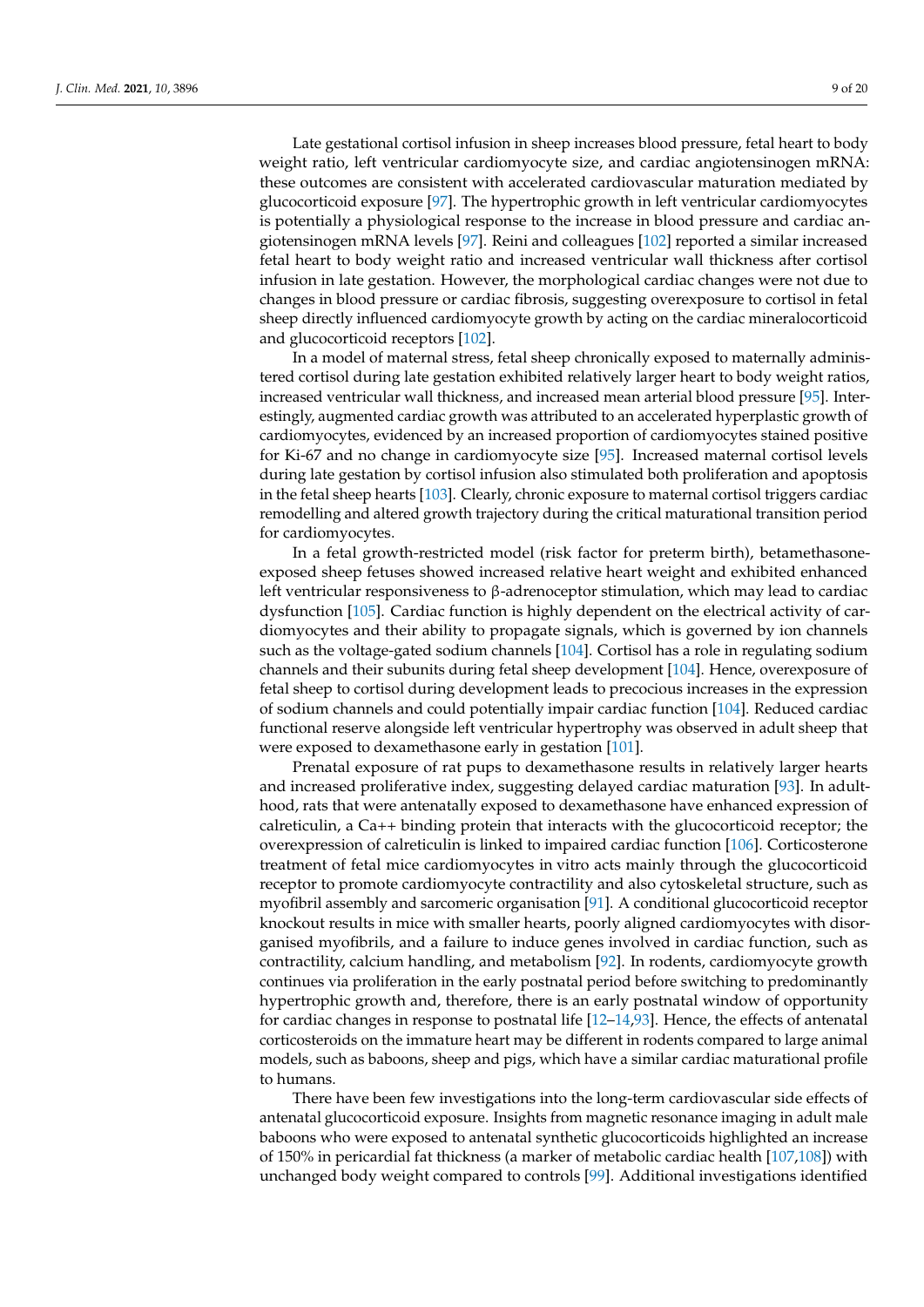metabolic biomarkers of pericardial fat and increased body weight and serum lipids in adult male baboons exposed to antenatal betamethasone [\[109\]](#page-17-38). Metabolic dysregulation and obesity are established risk factors for cardiovascular disease [\[110\]](#page-18-0).

In addition to the direct effects on the growth and maturation of the heart, antenatal glucocorticoid exposure impacts cardiovascular physiology. The administration of betamethasone to pregnant baboons, in doses equivalent to those administered to pregnant women at risk of preterm delivery, results in significant cardiovascular changes in the fetus, and in particular, increased blood pressure [\[111\]](#page-18-1). Elevated blood pressure consequent to antenatal glucocorticoid treatment has been observed in other nonhuman primate studies of the premature neonate and in juvenile offspring [\[112–](#page-18-2)[114\]](#page-18-3). These findings are supported by glucocorticoid increased fetal blood pressure and altered basal cardiovascular function after fetal exposure to exogenous glucocorticoids in sheep [\[96,](#page-17-39)[115,](#page-18-4)[116\]](#page-18-5). Changes to systemic and pulmonary pressures and resistance are known stimuli for cardiomyocyte growth and maturation in fetal lamb studies [\[6,](#page-14-1)[117](#page-18-6)[–119\]](#page-18-7). From a clinical perspective, modulators of cardiac growth and endowment, such as antenatal exposure to exogenous glucocorticoids coupled with changes in blood pressure, may have long-term consequences on the preterm-born individual.

There is limited clinical literature in infants relating to the postnatal cardiac effects of antenatal corticosteroid exposure. A prospective study [\[120\]](#page-18-8) examining routine administration of maternal betamethasone did not identify altered cardiac dimensions in preterm neonates. In contrast, repeated courses of antenatal glucocorticoids led to transient hypertrophic cardiomyopathy in three infants born preterm [\[121\]](#page-18-9). Collectively, the findings from experimental and clinical studies highlight the complexity of interpreting the effects of antenatal corticosteroid exposure on cardiac outcomes with findings between studies confounded by differences in timing exposure, dose, glucocorticoid administered, and species studied. However, antenatal glucocorticoid administration clearly influences cardiac maturation.

#### *3.3. Use of Steroids in Postnatal Treatment for Preterm Infants*

In contrast to the complex story regarding the effect of antenatal glucocorticoids on heart development, strong clinical evidence has highlighted the common development of transient cardiac hypertrophy in preterm neonates administered postnatal glucocorticoids. Postnatal steroid therapy accelerates weaning from mechanical ventilation, improves respiratory outcomes of preterm infants with severe bronchopulmonary dysplasia, and prevents respiratory failure [\[77\]](#page-16-17). These benefits of postnatal glucocorticoid therapy are present if they are administered early (<8 days) or later in the postnatal period [\[122,](#page-18-10)[123\]](#page-18-11). The efficacy of postnatal glucocorticoids for the treatment of severe bronchopulmonary dysplasia is, in part, related to their strong anti-inflammatory properties, which downregulate persistent pulmonary inflammation. Nonetheless, administration of postnatal glucocorticoids remains a highly contentious neonatal practice [\[124\]](#page-18-12), and hence, their use has been tempered over time. High-dose dexamethasone was used initially and considered promising as there was a rapid improvement of respiratory status in treated preterm newborns. However, the subsequent side effects were alarming and included poor growth, hypertension, hypertrophic cardiomyopathy, infection, and neurodevelopmental delay [\[122,](#page-18-10)[123\]](#page-18-11). As a result, high-dose postnatal dexamethasone therapy was withdrawn from use in the neonatal intensive care unit. However, given the beneficial anti-inflammatory effects of steroids in the lungs of the preterm newborn, lower doses of postnatal steroids are now used in the neonatal intensive care unit because they confer a therapeutic benefit without a number of negative side effects. In the first of the clinical studies investigating low-dose postnatal steroid therapy in preterm neonates, no definitive conclusions could be drawn due to termination of the study because of low patient recruitment [\[125](#page-18-13)[,126\]](#page-18-14). More recently, postnatal steroid therapy at a low-dose was re-introduced into the clinic for the care of preterm neonates with encouraging outcomes from clinical trials, including no association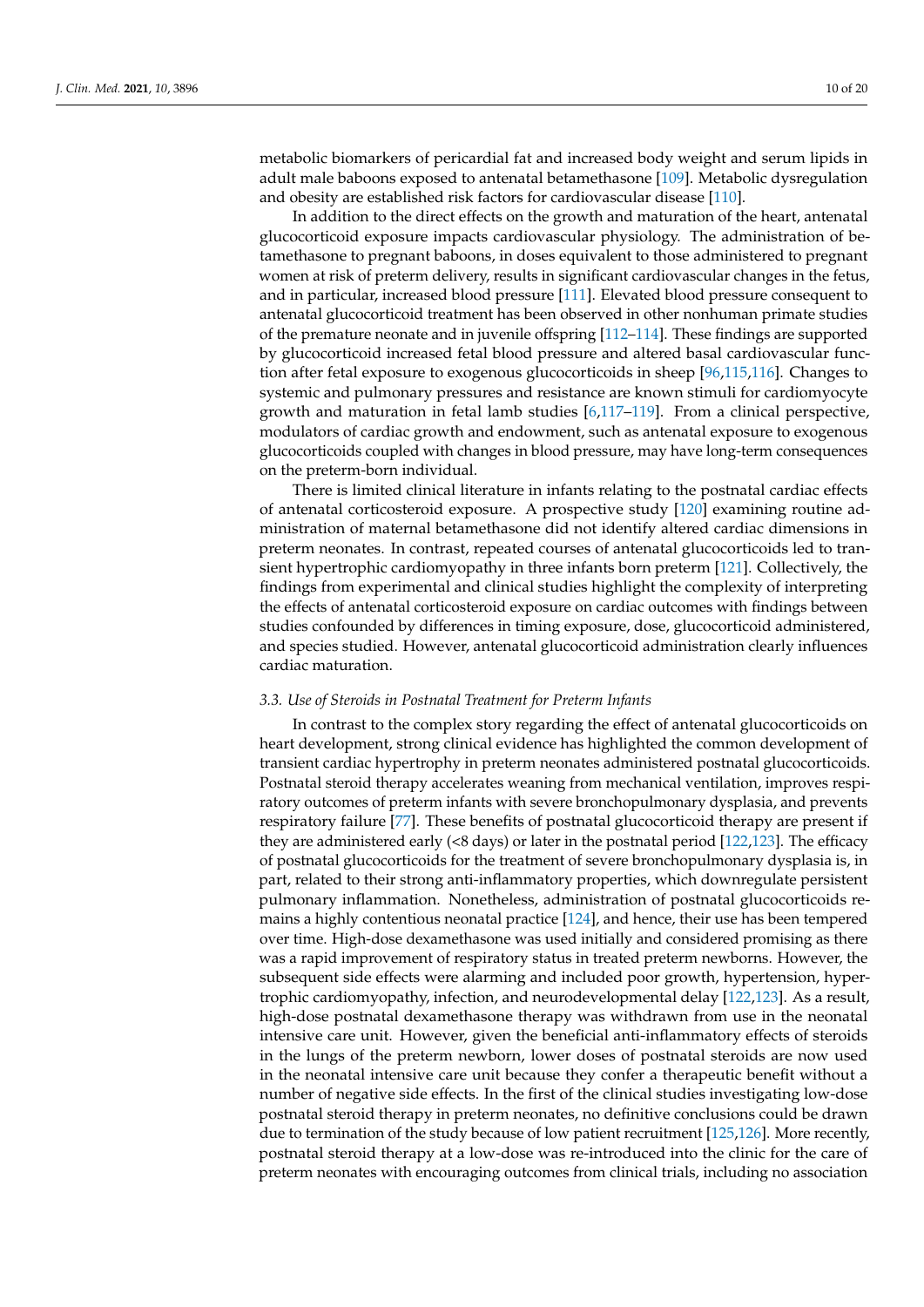of low-dose steroid treatment with adverse neonatal events or neurodevelopment outcomes at 2 years of age [\[127,](#page-18-15)[128\]](#page-18-16).

#### *3.4. Transient Hypertrophic Cardiomyopathy in Preterm Infants*

One adverse consequence following dexamethasone treatment in preterm infants is the induction of hypertrophic cardiomyopathy, characterised as hypertrophy of the left ventricle and interventricular septum. The degree and rate of increases in left ventricular and septal wall thickness vary case by case, in response to the postnatal steroid therapy [\[78](#page-16-18)-81]. Myocardial hypertrophy is a common side effect following postnatal dexamethasone treatment and has been reported in premature infants administered a 42-day course [\[80,](#page-16-24)[129\]](#page-18-17), 2–4-week courses [\[78](#page-16-18)[,130\]](#page-18-18), 7-day course [\[81](#page-16-19)[,131\]](#page-18-19), and a very short 3-day pulse course [\[132\]](#page-18-20) of dexamethasone therapy. Some infants with dexamethasone-induced myocardial hypertrophy further develop left ventricular outflow tract obstruction [\[78,](#page-16-18)[79,](#page-16-25)[133\]](#page-18-21). The onset of hypertrophy occurs very quickly after dexamethasone treatment commences but resolves quite rapidly once the infant is weaned from dexamethasone [\[78,](#page-16-18)[81,](#page-16-19)[130\]](#page-18-18). It remains unclear whether dexamethasone-induced myocardial hypertrophy leads to persistent alterations in cardiomyocyte growth and cardiac structure.

### *3.5. Dexamethasone-Induced Cardiac Changes in Experimental Models*

Postnatal dexamethasone treatment in the early postnatal period induces transient cardiac hypertrophy in rats [\[134–](#page-18-22)[137\]](#page-19-0). Table [2](#page-11-0) provides a summary of the limited preclinical studies investigating the effects of postnatal glucocorticoid administration on the development of the neonatal heart. High-dose dexamethasone treatment in rat pups (equivalent to a 21-day tapering dose in humans) results in perturbed cardiac growth in the neonatal period, including reduced heart and left ventricular weight, and reduced left ventricular wall and lumen volume [\[138](#page-19-1)[–140\]](#page-19-2). In addition to altered cardiac growth, dexamethasone therapy reduces left ventricular systolic function in rats and increases wall stress [\[141\]](#page-19-3). At the cellular level, early postnatal dexamethasone treatment induces cardiomyocyte hypertrophy in rat pups but this effect normalises within a short period following cessation of dexamethasone treatment [\[140\]](#page-19-2), although some studies have shown that the cardiomyocyte hypertrophy reappears in adulthood [\[139](#page-19-4)[,142\]](#page-19-5).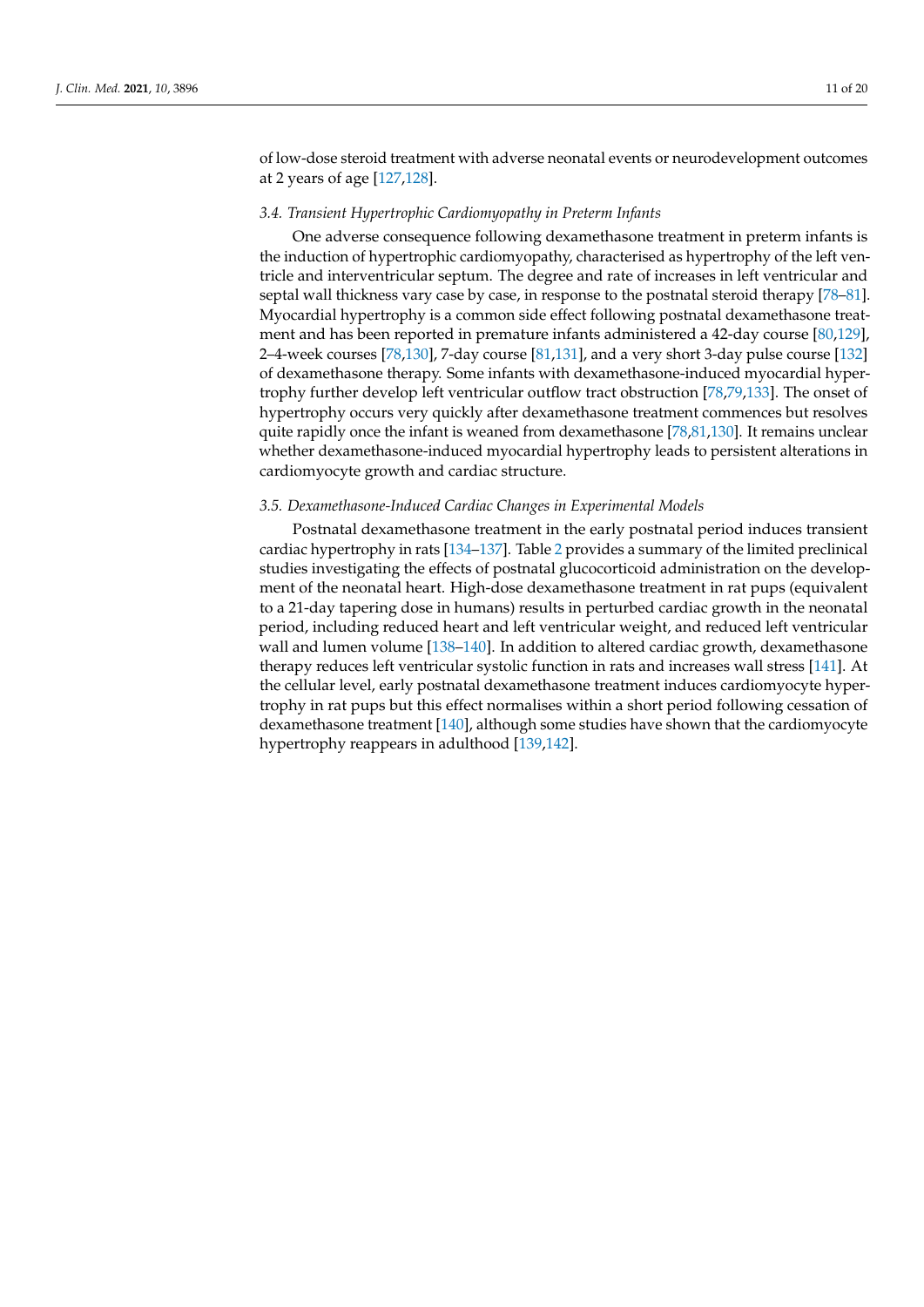| Model           |            | <b>GC</b> Timing of Exposure | Route of<br>Exposure | <b>Age of Analysis</b>                                                     | <b>Cardiac Effects</b>                                                                                                                                      | <b>Cardiomyocyte Characteristics</b>                                                                                                                                               | Ref.    |
|-----------------|------------|------------------------------|----------------------|----------------------------------------------------------------------------|-------------------------------------------------------------------------------------------------------------------------------------------------------------|------------------------------------------------------------------------------------------------------------------------------------------------------------------------------------|---------|
| Rat             | $\rm{DEX}$ | $1-3d$                       | IP injection         | Neonatal (2, 4, 7 & 21 d)                                                  | $\downarrow$ heart weight (21 d)                                                                                                                            | $\downarrow$ mitotic index and proliferation<br>$(2 \& 4 \text{ d})$ ; $\leftrightarrow$ apoptosis $(7 \text{ d})$ ; $\downarrow$<br>number per unit of myocardial<br>area $(7 d)$ | $[140]$ |
| Rat             | <b>DEX</b> | $1-3d$                       | IP injection         | Neonatal (2, 7 & 14 d)                                                     | $\downarrow$ heart weight; $\uparrow$ heart: weight ratio (7 d),<br>suggestive of transient cardiac hypertrophy                                             | $\uparrow$ cell size (7 d); $\uparrow$ expression of<br>genes involved in fatty acid<br>utilization (7 d)                                                                          | $[135]$ |
| Rat             | <b>DEX</b> | $1-3d$                       | IP injection         | Neonatal (4, 7 & 14 d)                                                     | $\uparrow$ heart weight (7 & 14 d)                                                                                                                          | $\downarrow$ proliferation (4 & 7 d); $\uparrow$<br>binucleation (4 d); $\downarrow$ number (14 d)                                                                                 | $[143]$ |
| Rat             | <b>DEX</b> | $1-5$ , or $-7d$             | IP injection         | Neonatal $(5 & 7d)$                                                        | $\uparrow$ heart: weight ratio, suggestive of transient<br>cardiac hypertrophy; ↑ protein: DNA ratio                                                        | N/A                                                                                                                                                                                | $[136]$ |
| Rat             |            | DEX $1-3, -5, -7$ or $-9$ d  | SC injection         | Neonatal (1-9 d)                                                           | $\uparrow$ heart: weight ratio, suggestive of transient<br>cardiac hypertrophy<br>$\downarrow$ heart weight (7 d); $\uparrow$ heart: weight ratio,          | $\uparrow$ expression of $\alpha$ -MHC; $\downarrow$<br>expression of $\beta$ -MHC                                                                                                 | $[137]$ |
| Rat             | <b>DEX</b> | $1-5d$                       | SC injection         | Neonatal (7 & 21 d)                                                        | suggestive of transient cardiac hypertrophy<br>$(7 d)$ ; $\uparrow$ LV free wall-to-chamber ratio $(7 d)$ ; $\leftrightarrow$<br>heart: weight ratio (21 d) | N/A                                                                                                                                                                                | $[134]$ |
| Rat             | <b>DEX</b> | $1-3d$                       | IP injection         | Neonatal (21 & 22 d)                                                       | $\downarrow$ heart weight; $\downarrow$ LV wall volume; $\uparrow$ LV lumen                                                                                 | N/A                                                                                                                                                                                | $[138]$ |
| Rat             | <b>DEX</b> | $1-3d$                       | IP injection         | Neonatal (7 d), Adolescent<br>$(8 \text{ w})$ & Adulthood $(45 \text{ w})$ | $\downarrow$ heart weight (7 d and 45 w)                                                                                                                    | ↑ protein: DNA ratio (45 w); ↑ cell<br>volume $(45 w)$ suggestive of<br>cardiomyocyte hypertrophy                                                                                  | $[142]$ |
| Rat             | <b>DEX</b> | $1-3d$                       | IP injection         | Pre-pubertal (4 w)                                                         | $\downarrow$ ventricular weight; $\downarrow$ ventricular volume; $\downarrow$<br>contractility; $\uparrow$ wall stress                                     | N/A                                                                                                                                                                                | $[141]$ |
| Rat             | <b>DEX</b> | $1-3d$                       | IP injection         | Pre-pubertal $(4 w)$ ,<br>Adolescent $(8 w)$ &<br>Adulthood (50 w)         | $\downarrow$ ventricular weight (4 & 8 w); $\uparrow$ myocardial<br>collagen (50 w); $\uparrow$ presence of<br>macrophages (50 w)                           | $\uparrow$ cell volume (50 w)                                                                                                                                                      | $[139]$ |
| Rat             | <b>DEX</b> | $1-3d$                       | IP injection         | Adolescent $(8 \text{ w})$ &<br>Adulthood $(50 \& 80 w)$                   | $\downarrow$ ventricular weight (8 & 80 w); systolic<br>dysfunction $(50 \& 80 w)$                                                                          | N/A                                                                                                                                                                                | $[144]$ |
| Rat             | <b>DEX</b> | $1-3d$                       | IP injection         | Adulthood $(-15 w)$                                                        | $\downarrow$ heart weight; $\uparrow$ LV mass; cardiac dysfunction                                                                                          | N/A                                                                                                                                                                                | $[145]$ |
| Rat             | <b>DEX</b> | $1-3d$                       | IP injection         | Adulthood (15 m)                                                           | Hypertrophic heart; $\uparrow$ LV wall thickness; $\uparrow$<br>interstitial fibrosis                                                                       | ↑ cell length; ↑ cell diameter                                                                                                                                                     | $[146]$ |
| Rat neonatal CM | <b>DEX</b> | Treated for 48 h             | In vitro             | Neonatal                                                                   | N/A                                                                                                                                                         | $\downarrow$ proliferation; $\uparrow$ binucleation                                                                                                                                | $[147]$ |
| Rat neonatal CM | <b>DEX</b> | Treated for 72 h             | In vitro             | Neonatal                                                                   | N/A                                                                                                                                                         | ↑ cell size; ↑ expression of cardiac<br>hypertrophic markers                                                                                                                       | $[83]$  |
| Rat neonatal CM | DEX        | Treated for 48 h             | In vitro             | Neonatal                                                                   | N/A                                                                                                                                                         | $\uparrow$ cell size; $\uparrow$ L-type Ca <sup>++</sup><br>current density                                                                                                        | $[148]$ |
| Rat neonatal CM |            | CORT Treated for 48 h        | In vitro             | Neonatal                                                                   | N/A                                                                                                                                                         | $\uparrow$ cell size; reorganization of actin<br>filaments into sarcomeric units                                                                                                   | $[149]$ |

**Table 2.** Effects of postnatal glucocorticoid administration on the heart.

<span id="page-11-0"></span>CM, cardiomyocyte; CORT, corticosterone; d, postnatal day; DEX, dexamethasone; GC, glucocorticoid; h, hours; IP, intraperitoneal; LV, left ventricle, m, months; N/A, not applicable; SC, subcutaneous; w, weeks; ↑, increase; ↓, decrease; ↔, no change.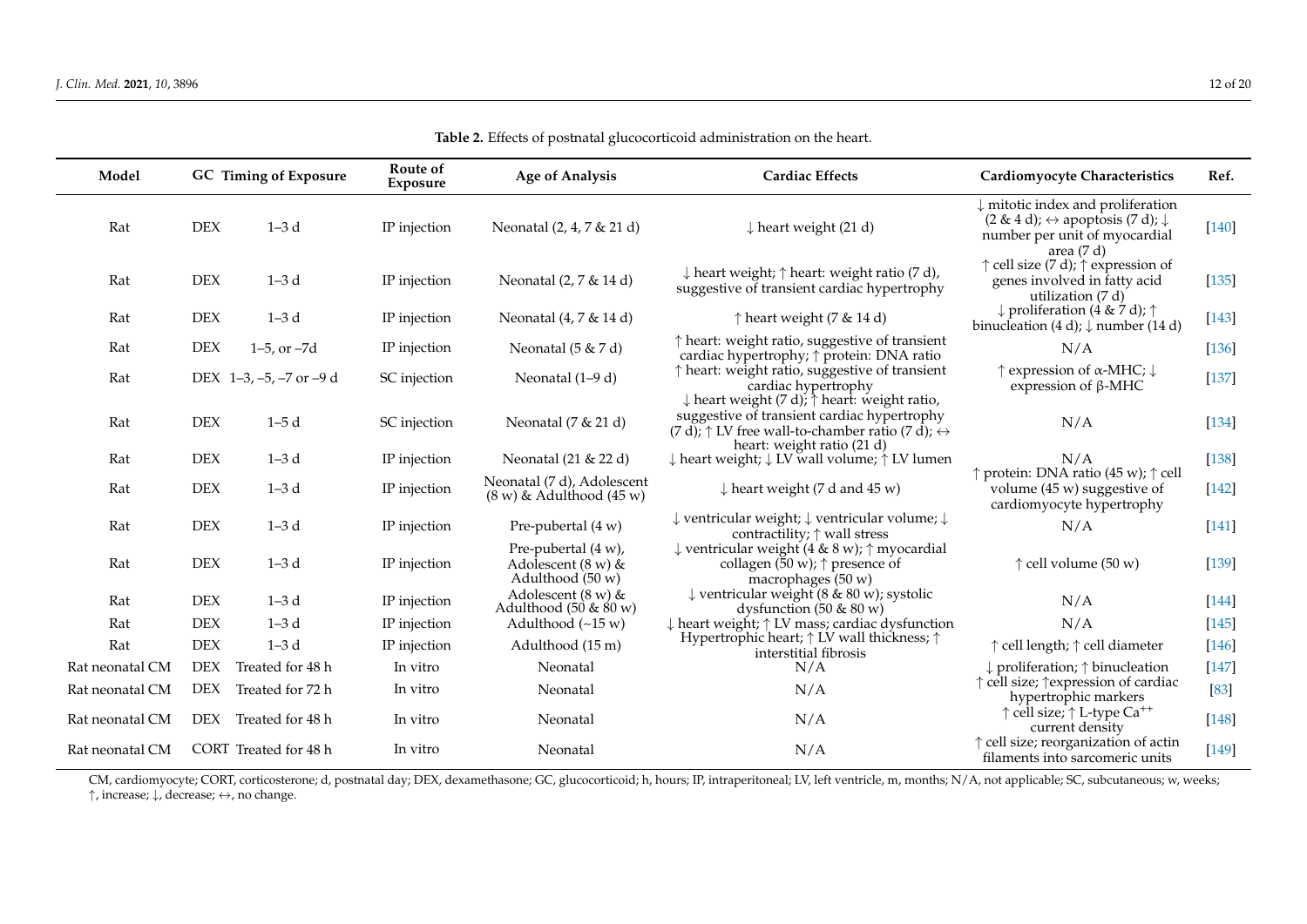High-dose dexamethasone treatment in newborn rats (postnatal day 1 to day 3) perturbs normal cardiomyocyte development by stimulating accelerated maturation and inhibiting proliferation [\[143\]](#page-19-21). Neonatal cardiomyocytes from dexamethasone-treated pups exhibited marked changes in cardiomyocyte growth throughout the early postnatal period when compared to rat pups that were not treated with dexamethasone: at postnatal day 4, increased binucleation and decreased proliferation; at postnatal day 7, decreased proliferation persisted; and at postnatal day 14, total cardiomyocyte number was reduced but heart to body weight ratio was increased [\[143\]](#page-19-21). Dexamethasone treatment with a glucocorticoid receptor antagonist (RU486) abrogated the effects of dexamethasone [\[143\]](#page-19-21). Further experiments highlighted novel DNA methylation in cardiomyocytes of neonatal rats treated with dexamethasone, which could be due to the glucocorticoid receptor-response mediated by dexamethasone [\[143\]](#page-19-21). Follow up studies demonstrated that dexamethasone acts through the glucocorticoid receptors to mediate inhibition of proliferation and increased binucleation of cultured neonatal rat cardiomyocytes [\[147\]](#page-19-22).

In vitro studies with neonatal rat cardiomyocytes further implicate glucocorticoids in the development of cardiac hypertrophy [\[83,](#page-16-21)[148](#page-19-23)[,149\]](#page-19-24). Cultured neonatal rat cardiomyocytes treated with dexamethasone have increased cell size and upregulation of markers for cardiomyocyte hypertrophy, including atrial natriuretic factor, β-myosin heavy chain and skeletal muscle  $\alpha$ -actin [\[83\]](#page-16-21). Interestingly, when cultured cardiomyocytes treated with dexamethasone were challenged with either serum deprivation or  $TNF-\alpha$  exposure (which normally triggers apoptotic events), there was inhibition of apoptosis [\[83\]](#page-16-21). Clearly, glucocorticoid signalling influences cardiomyocyte growth, survival, and function.

#### *3.6. Neonatal Dexamethasone Effects May Persist or Reappear in Adult Animal Models*

The effects of early postnatal dexamethasone exposure may persist or reappear later in life in rats. The reduction in heart and body weight persists to at least eight weeks of age but normalises by 50 weeks of age [\[144\]](#page-19-25). In contrast, another study reported decreased body and heart weights, increased left ventricular mass, and impaired cardiac function at approximately 15 weeks of age in rats exposed to neonatal dexamethasone [\[145\]](#page-19-26). Although there are limited reports on the changes during adulthood after postnatal dexamethasone treatment [\[144,](#page-19-25)[145\]](#page-19-26), the reduction in heart and body weight is evident in elderly rats (80 weeks of age) [\[144\]](#page-19-25). In addition to reduced heart and body weight, cardiac dysfunction was observed at four weeks of age [\[141\]](#page-19-3) and normalised by eight weeks of age, but then reappeared by 50 weeks of age and became more pronounced by 80 weeks of age [\[144\]](#page-19-25). De Vries and colleagues [\[142\]](#page-19-5) also observed cardiac hypertrophy at 45 weeks of age in rats treated with dexamethasone during the early neonatal period, which was accompanied with the development of left ventricular wall thickening and increased myocardial interstitial fibrosis at 15 months of age [\[146\]](#page-19-27). Collectively, these rat studies highlight that the transient cardiac changes due to postnatal dexamethasone treatment in the early neonatal period may persist or reappear along with other structural cardiac changes in adulthood and be further amplified with age.

Together, these findings suggest that early postnatal dexamethasone treatment has negative effects on cardiac growth and function during the important period of cardiac maturation, and these negative effects may persist into adulthood. Rodents are a useful model for studying the immature heart because the switch in cardiomyocyte growth from hyperplasia to hypertrophy occurs in the early postnatal period [\[12](#page-14-5)[,13\]](#page-14-23). However, the effects of postnatal steroid therapies on the heart have only been investigated in rodents after exposure to high glucocorticoid doses, which are no longer used in clinical practice, and in in vitro studies. Furthermore, it is difficult to draw relevant clinical conclusions from rodent studies given that the maturational profile of cardiomyocytes in early postnatal life is very different to those in humans  $[10-14,16]$  $[10-14,16]$  $[10-14,16]$ . The mechanism behind dexamethasoneinduced hypertrophic cardiomyopathy and lifelong effects of dexamethasone exposure on the heart remains unclear and is an important area of research.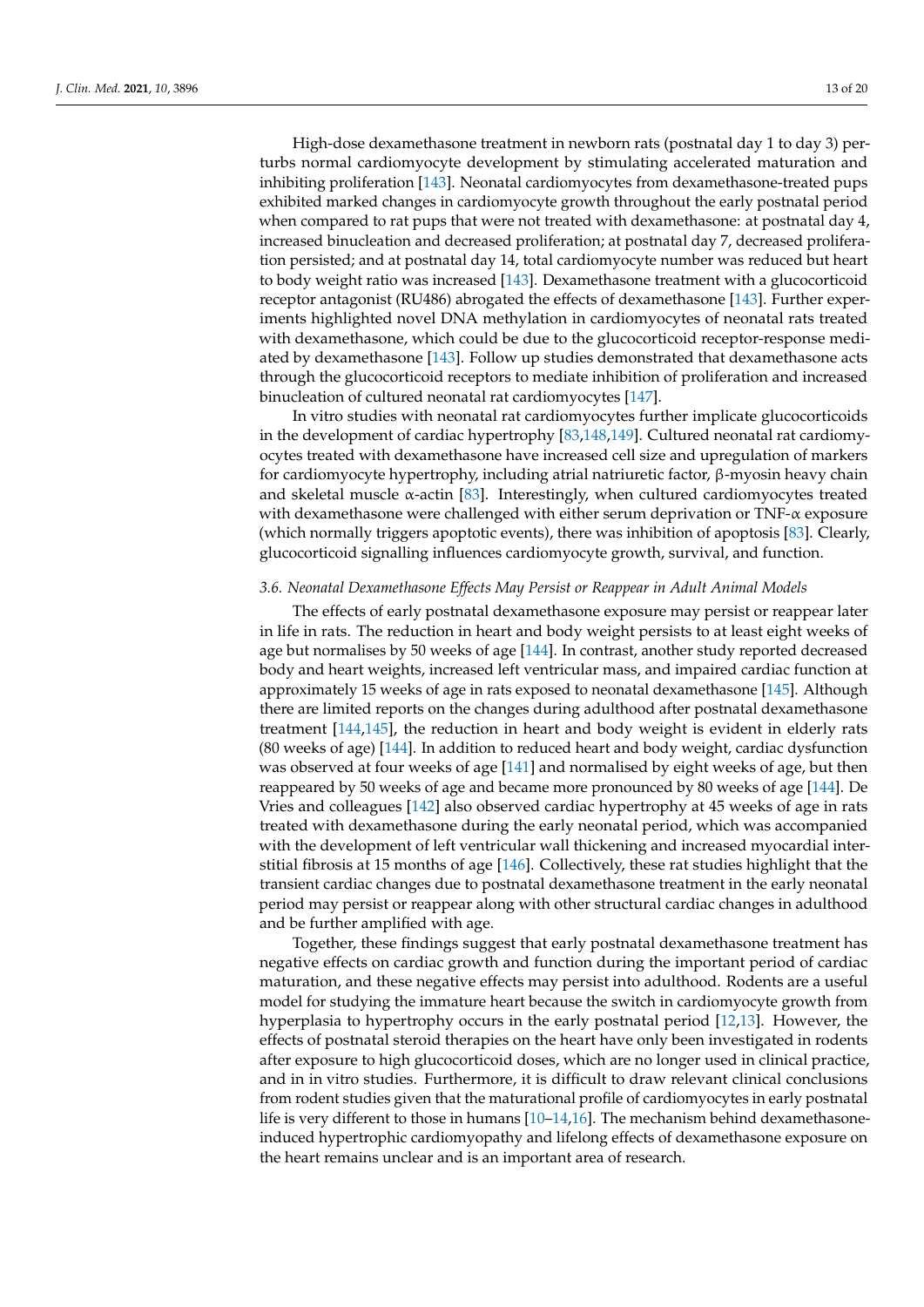## **4. Future Directions**

Although it is now established that preterm birth programmes a unique cardiac phenotype, the antenatal and postnatal factors also play a major role during key developmental windows of cardiac development. Future studies are required to address the impact of the administration of antenatal glucocorticoids on the heart, particularly as it is routine clinical practice to administer antenatal glucocorticoids to women at risk of preterm birth. Studies involving a preclinical large animal model (such as the lamb) permit the investigation of the effects of maternal glucocorticoid administration at varying doses at a number of gestational timepoints on cardiac development, whereby the hearts of fetuses are examined without the confounding influence of preterm delivery. Furthermore, the long-term cardiac outcomes in response to low-dose postnatal steroid therapy have not been elucidated; only high-dose steroid therapy has been examined in rats. It is concerning that our understanding to date, in relation to the impact of postnatal steroids on the heart, is limited, because there are now many people in adulthood who experienced low- and/or high-dose exposure to postnatal steroid therapy as a preterm infant. Future preclinical studies, including cardiovascular imaging, functional, morphological, and molecular studies, are required to better understand cardiac physiological adaptations and maladaptations related to preterm birth and the consequences of antenatal and postnatal glucocorticoid therapy.

## **5. Conclusions**

In conclusion, preterm birth is a catalyst for a unique cardiac phenotype. Preterm infants are vulnerable to myocardial structural and functional maladaptations following premature birth due to cardiac immaturity. Furthermore, the myriad of antenatal and postnatal exposures faced by preterm infants may influence cardiac structure and function. Glucocorticoids are essential for the survival of very and extremely preterm infants; however, our current understanding of synthetic glucocorticoids in the programming of the fetal and neonatal heart is controversial. There are now many people in adulthood who experienced antenatal corticosteroid exposure and/or exposure to postnatal steroid therapy as a preterm infant. Given that cardiovascular disease takes many decades to manifest, it is highly likely that those individuals born very and extremely preterm will exhibit accelerated and exacerbated cardiovascular disease. Ultimately, the cardiovascular health of individuals born preterm needs to be monitored throughout life, as the life-long cardiovascular consequences of glucocorticoid exposure are of major clinical importance.

**Author Contributions:** Conceptualization, investigation, data curation, writing—original draft preparation, and writing—review and editing, A.V., J.J.P. and M.J.B. All authors have read and agreed to the published version of the manuscript.

**Funding:** A.V. was supported by a MBio Postgraduate Discovery Scholarship, Monash University; J.J.P. was funded by an NHMRC Senior Research Fellowship (RF1077691).

**Institutional Review Board Statement:** Not applicable.

**Informed Consent Statement:** Not applicable.

**Data Availability Statement:** Not applicable.

**Conflicts of Interest:** The authors declare no conflict of interest.

## **References**

- <span id="page-13-0"></span>1. Bensley, J.G.; De Matteo, R.; Harding, R.; Black, M.J. The effects of preterm birth and its antecedents on the cardiovascular system. *Acta Obstet. Gynecol. Scand.* **2016**, *95*, 652–663. [\[CrossRef\]](http://doi.org/10.1111/aogs.12880)
- <span id="page-13-1"></span>2. Brade, T.; Pane, L.S.; Moretti, A.; Chien, K.R.; Laugwitz, K.L. Embryonic Heart Progenitors and Cardiogenesis. *Cold Spring Harb. Perspect. Med.* **2013**, *3*, a013847. [\[CrossRef\]](http://doi.org/10.1101/cshperspect.a013847) [\[PubMed\]](http://www.ncbi.nlm.nih.gov/pubmed/24086063)
- <span id="page-13-2"></span>3. Chattergoon, N.N.; Louey, S.; Stork, P.J.; Giraud, G.D.; Thornburg, K.L. Unexpected maturation of PI3K and MAPK-ERK signaling in fetal ovine cardiomyocytes. *Am. J. Physiol. Heart Circ. Physiol.* **2014**, *307*, H1216–H1225. [\[CrossRef\]](http://doi.org/10.1152/ajpheart.00833.2013)
- <span id="page-13-3"></span>4. Jonker, S.S.; Louey, S.; Giraud, G.D.; Thornburg, K.L.; Faber, J.J. Timing of cardiomyocyte growth, maturation, and attrition in perinatal sheep. *FASEB J.* **2015**, *29*, 4346–4357. [\[CrossRef\]](http://doi.org/10.1096/fj.15-272013)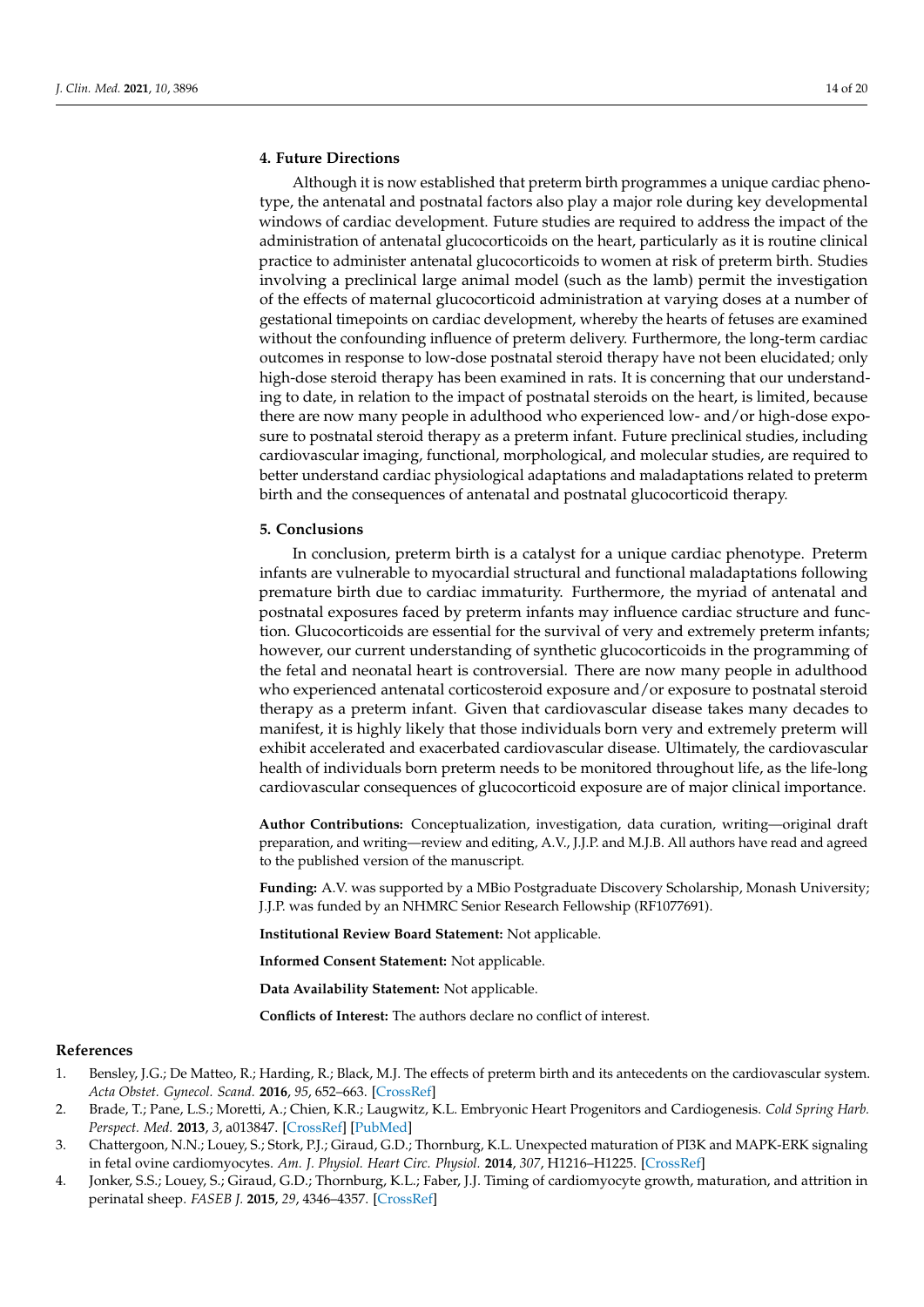- 5. Oparil, S.; Bishop, S.P.; Clubb, F.J., Jr. Myocardial cell hypertrophy or hyperplasia. *Hypertension* **1984**, *6*, III38–III43. [\[CrossRef\]](http://doi.org/10.1161/01.HYP.6.6_Pt_2.III38) [\[PubMed\]](http://www.ncbi.nlm.nih.gov/pubmed/6240451)
- <span id="page-14-1"></span>6. Jonker, S.S.; Zhang, L.B.; Louey, S.; Giraud, G.D.; Thornburg, K.L.; Faber, J.J. Myocyte enlargement, differentiation, and proliferation kinetics in the fetal sheep heart. *J. Appl. Physiol.* **2007**, *102*, 1130–1142. [\[CrossRef\]](http://doi.org/10.1152/japplphysiol.00937.2006) [\[PubMed\]](http://www.ncbi.nlm.nih.gov/pubmed/17122375)
- <span id="page-14-0"></span>7. Burrell, J.H.; Boyn, A.M.; Kumarasamy, V.; Hsieh, A.; Head, S.I.; Lumbers, E.R. Growth and maturation of cardiac myocytes in fetal sheep in the second half of gestation. *Anat. Rec. Part A* **2003**, *274A*, 952–961. [\[CrossRef\]](http://doi.org/10.1002/ar.a.10110) [\[PubMed\]](http://www.ncbi.nlm.nih.gov/pubmed/12973719)
- 8. Smolich, J.J.; Walker, A.M.; Campbell, G.R.; Adamson, T.M. Left and right ventricular myocardial morphometry in fetal, neonatal, and adult sheep. *Am. J. Physiol.* **1989**, *257*, H1–H9. [\[CrossRef\]](http://doi.org/10.1152/ajpheart.1989.257.1.H1)
- <span id="page-14-2"></span>9. Clubb, F.J., Jr.; Bishop, S.P. Formation of binucleated myocardial cells in the neonatal rat. An index for growth hypertrophy. *Lab. Invest.* **1984**, *50*, 571–577. [\[PubMed\]](http://www.ncbi.nlm.nih.gov/pubmed/6232423)
- <span id="page-14-3"></span>10. Mollova, M.; Bersell, K.; Walsh, S.; Savla, J.; Das, L.T.; Park, S.Y.; Silberstein, L.E.; Dos Remedios, C.G.; Graham, D.; Colan, S.; et al. Cardiomyocyte proliferation contributes to heart growth in young humans. *Proc. Natl. Acad. Sci. USA* **2013**, *110*, 1446–1451. [\[CrossRef\]](http://doi.org/10.1073/pnas.1214608110) [\[PubMed\]](http://www.ncbi.nlm.nih.gov/pubmed/23302686)
- <span id="page-14-4"></span>11. Bergmann, O.; Bhardwaj, R.D.; Bernard, S.; Zdunek, S.; Barnabe-Heider, F.; Walsh, S.; Zupicich, J.; Alkass, K.; Buchholz, B.A.; Druid, H.; et al. Evidence for cardiomyocyte renewal in humans. *Science* **2009**, *324*, 98–102. [\[CrossRef\]](http://doi.org/10.1126/science.1164680) [\[PubMed\]](http://www.ncbi.nlm.nih.gov/pubmed/19342590)
- <span id="page-14-5"></span>12. Li, F.Q.; Wang, X.J.; Capasso, J.M.; Gerdes, A.M. Rapid transition of cardiac myocytes from hyperplasia to hypertrophy during postnatal development. *J. Mol. Cell. Cardiol.* **1996**, *28*, 1737–1746. [\[CrossRef\]](http://doi.org/10.1006/jmcc.1996.0163)
- <span id="page-14-23"></span>13. Soonpaa, M.H.; Kim, K.K.; Pajak, L.; Franklin, M.; Field, L.J. Cardiomyocyte DNA synthesis and binucleation during murine development. *Am. J. Physiol.* **1996**, *271*, H2183–H2189. [\[CrossRef\]](http://doi.org/10.1152/ajpheart.1996.271.5.H2183) [\[PubMed\]](http://www.ncbi.nlm.nih.gov/pubmed/8945939)
- <span id="page-14-6"></span>14. Alkass, K.; Panula, J.; Westman, M.; Wu, T.D.; Guerquin-Kern, J.L.; Bergmann, O. No Evidence for Cardiomyocyte Number Expansion in Preadolescent Mice. *Cell* **2015**, *163*, 1026–1036. [\[CrossRef\]](http://doi.org/10.1016/j.cell.2015.10.035)
- <span id="page-14-7"></span>15. Li, F.; Wang, X.; Bunger, P.C.; Gerdes, A.M. Formation of binucleated cardiac myocytes in rat heart: I. Role of actin-myosin contractile ring. *J. Mol. Cell. Cardiol.* **1997**, *29*, 1541–1551. [\[CrossRef\]](http://doi.org/10.1006/jmcc.1997.0381) [\[PubMed\]](http://www.ncbi.nlm.nih.gov/pubmed/9220340)
- <span id="page-14-24"></span>16. Li, F.; Wang, X.; Gerdes, A.M. Formation of binucleated cardiac myocytes in rat heart: II. Cytoskeletal organisation. *J. Mol. Cell. Cardiol.* **1997**, *29*, 1553–1565. [\[CrossRef\]](http://doi.org/10.1006/jmcc.1997.0403)
- <span id="page-14-8"></span>17. Ahuja, P.; Perriard, E.; Pedrazzini, T.; Satoh, S.; Perriard, J.C.; Ehler, E. Re-expression of proteins involved in cytokinesis during cardiac hypertrophy. *Exp. Cell Res.* **2007**, *313*, 1270–1283. [\[CrossRef\]](http://doi.org/10.1016/j.yexcr.2007.01.009)
- <span id="page-14-9"></span>18. Paradis, A.N.; Gay, M.S.; Zhang, L.B. Binucleation of cardiomyocytes: The transition from a proliferative to a terminally differentiated state. *Drug Discov. Today* **2014**, *19*, 602–609. [\[CrossRef\]](http://doi.org/10.1016/j.drudis.2013.10.019)
- <span id="page-14-10"></span>19. Brodsky, V.; Sarkisov, D.S.; Arefyeva, A.M.; Panova, N.W.; Gvasava, I.G. Polyploidy in cardiac myocytes of normal and hypertrophic human hearts; range of values. *Virchows Arch.* **1994**, *424*, 429–435. [\[CrossRef\]](http://doi.org/10.1007/BF00190566)
- <span id="page-14-11"></span>20. Derks, W.; Bergmann, O. Polyploidy in Cardiomyocytes: Roadblock to Heart Regeneration? *Circ. Res.* **2020**, *126*, 552–565. [\[CrossRef\]](http://doi.org/10.1161/CIRCRESAHA.119.315408)
- <span id="page-14-12"></span>21. Behrman, R.E.; Butler, A.S. Mortality and Acute Complications in Preterm Infants. In *Preterm Birth: Causes, Consequences, and Prevention*; National Academies Press: Washington, DC, USA, 2007. [\[CrossRef\]](http://doi.org/10.17226/11622)
- <span id="page-14-13"></span>22. Steinhorn, R.H. Neonatal pulmonary hypertension. *Pediatr. Crit. Care Med.* **2010**, *11*, S79–S84. [\[CrossRef\]](http://doi.org/10.1097/PCC.0b013e3181c76cdc)
- <span id="page-14-14"></span>23. Kluckow, M. The Pathophysiology of Low Systemic Blood Flow in the Preterm Infant. *Front. Pediatr.* **2018**, *6*, 29. [\[CrossRef\]](http://doi.org/10.3389/fped.2018.00029)
- <span id="page-14-15"></span>24. Eriksen, B.H.; Nestaas, E.; Hole, T.; Liestol, K.; Stoylen, A.; Fugelseth, D. Myocardial function in term and preterm infants. Influence of heart size, gestational age and postnatal maturation. *Early Hum. Dev.* **2014**, *90*, 359–364. [\[CrossRef\]](http://doi.org/10.1016/j.earlhumdev.2014.04.010)
- 25. Saleemi, M.S.H.; El-Khuffash, A.; Franklin, O.; Corcoran, J.D. Serial changes in myocardial function in preterm infants over a four week period: The effect of gestational age at birth. *Early Hum. Dev.* **2014**, *90*, 349–352. [\[CrossRef\]](http://doi.org/10.1016/j.earlhumdev.2014.04.012)
- 26. Negrine, R.J.S.; Chikermane, A.; Wright, J.G.C.; Ewer, A.K. Assessment of myocardial function in neonates using tissue Doppler imaging. *Arch. Dis. Child.-Fetal* **2012**, *97*, F304–F306. [\[CrossRef\]](http://doi.org/10.1136/adc.2009.175109)
- <span id="page-14-16"></span>27. Eriksen, B.H.; Nestaas, E.; Hole, T.; Liestol, K.; Stoylen, A.; Fugelseth, D. Myocardial function in premature infants: A longitudinal observational study. *BMJ Open* **2013**, *3*, e002441. [\[CrossRef\]](http://doi.org/10.1136/bmjopen-2012-002441)
- <span id="page-14-17"></span>28. Barker, D.J. The developmental origins of chronic adult disease. *Acta Paediatr. Suppl.* **2004**, *93*, 26–33. [\[CrossRef\]](http://doi.org/10.1111/j.1651-2227.2004.tb00236.x)
- <span id="page-14-18"></span>29. Gluckman, P.D.; Hanson, M.A. Developmental origins of disease paradigm: A mechanistic and evolutionary perspective. *Pediatr. Res.* **2004**, *56*, 311–317. [\[CrossRef\]](http://doi.org/10.1203/01.PDR.0000135998.08025.FB)
- <span id="page-14-19"></span>30. Bonamy, A.K.; Kallen, K.; Norman, M. High blood pressure in 2.5-year-old children born extremely preterm. *Pediatrics* **2012**, *129*, e1199–e1204. [\[CrossRef\]](http://doi.org/10.1542/peds.2011-3177)
- <span id="page-14-20"></span>31. Bonamy, A.K.E.; Martin, H.; Jorneskog, G.; Norman, M. Lower skin capillary density, normal endothelial function and higher blood pressure in children born preterm. *J. Intern. Med.* **2007**, *262*, 635–642. [\[CrossRef\]](http://doi.org/10.1111/j.1365-2796.2007.01868.x)
- <span id="page-14-21"></span>32. Gunay, F.; Alpay, H.; Gokce, I.; Bilgen, H. Is late-preterm birth a risk factor for hypertension in childhood? *Eur. J. Pediatr.* **2014**, *173*, 751–756. [\[CrossRef\]](http://doi.org/10.1007/s00431-013-2242-x)
- <span id="page-14-22"></span>33. Bonamy, A.K.E.; Bendito, A.; Martin, H.; Andolf, E.; Sedin, G.; Norman, M. Preterm birth contributes to increased vascular resistance and higher blood pressure in adolescent girls. *Pediatr. Res.* **2005**, *58*, 845–849. [\[CrossRef\]](http://doi.org/10.1203/01.PDR.0000181373.29290.80)
- 34. Dalziel, S.R.; Parag, V.; Rodgers, A.; Harding, J.E. Cardiovascular risk factors at age 30 following pre-term birth. *Int. J. Epidemiol.* **2007**, *36*, 907–915. [\[CrossRef\]](http://doi.org/10.1093/ije/dym067)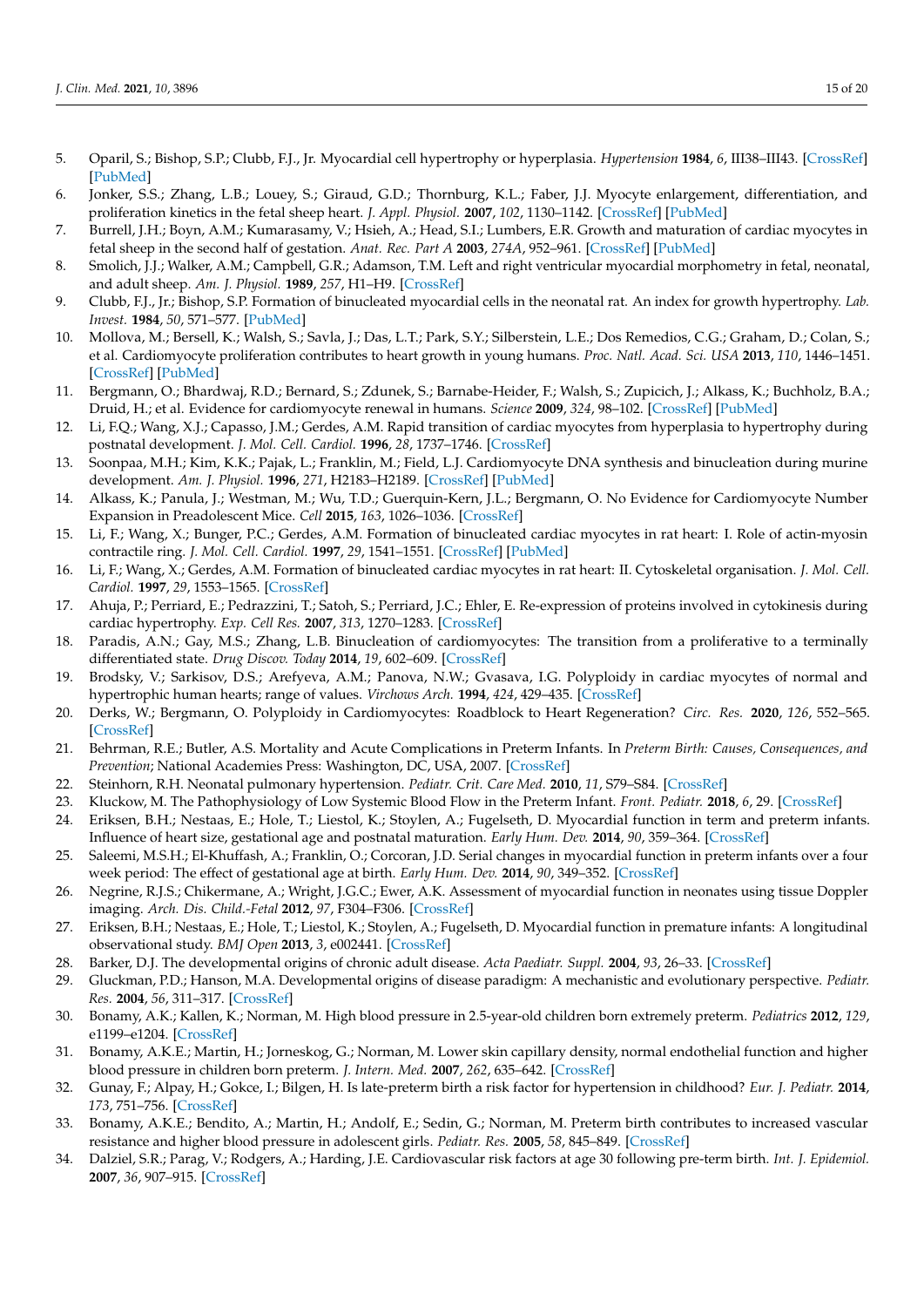- <span id="page-15-0"></span>35. Johansson, S.; Iliadou, A.; Bergvall, N.; Tuvemo, T.; Norman, M.; Cnattingius, S. Risk of high blood pressure among young men increases with the degree of immaturity at birth. *Circulation* **2005**, *112*, 3430–3436. [\[CrossRef\]](http://doi.org/10.1161/CIRCULATIONAHA.105.540906)
- <span id="page-15-1"></span>36. Levy, D. Clinical significance of left ventricular hypertrophy: Insights from the Framingham Study. *J. Cardiovasc. Pharmacol.* **1991**, *17* (Suppl. S2), S1–S6. [\[CrossRef\]](http://doi.org/10.1097/00005344-199117002-00002)
- 37. Schillaci, G.; Verdecchia, P.; Porcellati, C.; Cuccurullo, O.; Cosco, C.; Perticone, F. Continuous relation between left ventricular mass and cardiovascular risk in essential hypertension. *Hypertension* **2000**, *35*, 580–586. [\[CrossRef\]](http://doi.org/10.1161/01.HYP.35.2.580)
- 38. Brown, D.W.; Giles, W.H.; Croft, J.B. Left ventricular hypertrophy as a predictor of coronary heart disease mortality and the effect of hypertension. *Am. Heart J.* **2000**, *140*, 848–856. [\[CrossRef\]](http://doi.org/10.1067/mhj.2000.111112)
- <span id="page-15-2"></span>39. Iribarren, C.; Round, A.D.; Lu, M.; Okin, P.M.; McNulty, E.J. Cohort Study of ECG Left Ventricular Hypertrophy Trajectories: Ethnic Disparities, Associations With Cardiovascular Outcomes, and Clinical Utility. *J. Am. Heart Assoc.* **2017**, *6*, e004954. [\[CrossRef\]](http://doi.org/10.1161/JAHA.116.004954)
- <span id="page-15-3"></span>40. Cohen, E.; Wong, F.Y.; Horne, R.S.; Yiallourou, S.R. Intrauterine growth restriction: Impact on cardiovascular development and function throughout infancy. *Pediatr. Res.* **2016**, *79*, 821–830. [\[CrossRef\]](http://doi.org/10.1038/pr.2016.24)
- <span id="page-15-4"></span>41. Eriksson, J.G.; Forsen, T.; Tuomilehto, J.; Winter, P.D.; Osmond, C.; Barker, D.J.P. Catch-up growth in childhood and death from coronary heart disease: Longitudinal study. *BMJ* **1999**, *318*, 427–431. [\[CrossRef\]](http://doi.org/10.1136/bmj.318.7181.427)
- 42. Barker, D.J.P.; Winter, P.D.; Osmond, C.; Margetts, B.; Simmonds, S.J. Weight in Infancy and Death from Ischemic Heart-Disease. *Lancet* **1989**, *2*, 577–580. [\[CrossRef\]](http://doi.org/10.1016/S0140-6736(89)90710-1)
- 43. Rich-Edwards, J.W.; Stampfer, M.J.; Manson, J.E.; Rosner, B.; Hankinson, S.E.; Colditz, G.A.; Willett, W.C.; Hennekens, C.H. Birth weight and risk of cardiovascular disease in a cohort of women followed up since 1976. *BMJ* **1997**, *315*, 396–400. [\[CrossRef\]](http://doi.org/10.1136/bmj.315.7105.396) [\[PubMed\]](http://www.ncbi.nlm.nih.gov/pubmed/9277603)
- 44. Leon, D.A.; Lithell, H.O.; Vagero, D.; Koupilova, I.; Mohsen, R.; Berglund, L.; Lithell, U.B.; McKeigue, P.M. Reduced fetal growth rate and increased risk of death from ischaemic heart disease: Cohort study of 15 000 Swedish men and women born 1915-29. *BMJ* **1998**, *317*, 241–245. [\[CrossRef\]](http://doi.org/10.1136/bmj.317.7153.241)
- <span id="page-15-5"></span>45. Stein, C.E.; Fall, C.H.D.; Kumaran, K.; Osmond, C.; Cox, V.; Barker, D.J.P. Fetal growth and coronary heart disease in South India. *Lancet* **1996**, *348*, 1269–1273. [\[CrossRef\]](http://doi.org/10.1016/S0140-6736(96)04547-3)
- <span id="page-15-6"></span>46. Carr, H.; Cnattingius, S.; Granath, F.; Ludvigsson, J.F.; Edstedt Bonamy, A.K. Preterm Birth and Risk of Heart Failure Up to Early Adulthood. *J. Am. Coll. Cardiol.* **2017**, *69*, 2634–2642. [\[CrossRef\]](http://doi.org/10.1016/j.jacc.2017.03.572)
- <span id="page-15-7"></span>47. Crump, C.; Howell, E.A.; Stroustrup, A.; McLaughlin, M.A.; Sundquist, J.; Sundquist, K. Association of Preterm Birth With Risk of Ischemic Heart Disease in Adulthood. *JAMA Pediatr.* **2019**, *173*, 736–743. [\[CrossRef\]](http://doi.org/10.1001/jamapediatrics.2019.1327)
- <span id="page-15-8"></span>48. Bensley, J.G.; Stacy, V.K.; De Matteo, R.; Harding, R.; Black, M.J. Cardiac remodelling as a result of pre-term birth: Implications for future cardiovascular disease. *Eur. Heart J.* **2010**, *31*, 2058–2066. [\[CrossRef\]](http://doi.org/10.1093/eurheartj/ehq104)
- <span id="page-15-9"></span>49. Bertagnolli, M.; Dios, A.; Beland-Bonenfant, S.; Gascon, G.; Sutherland, M.; Lukaszewski, M.A.; Cloutier, A.; Paradis, P.; Schiffrin, E.L.; Nuyt, A.M. Activation of the Cardiac Renin-Angiotensin System in High Oxygen-Exposed Newborn Rats: Angiotensin Receptor Blockade Prevents the Developmental Programming of Cardiac Dysfunction. *Hypertension* **2016**, *67*, 774–782. [\[CrossRef\]](http://doi.org/10.1161/HYPERTENSIONAHA.115.06745)
- 50. Mrocki, M.M.; Nguyen, V.B.; Lombardo, P.; Sutherland, M.R.; Bensley, J.G.; Nitsos, I.; Allison, B.J.; Harding, R.; De Matteo, R.; Schneider, M.; et al. Moderate preterm birth affects right ventricular structure and function and pulmonary artery blood flow in adult sheep. *J. Physiol.* **2018**, *596*, 5965–5975. [\[CrossRef\]](http://doi.org/10.1113/JP275654) [\[PubMed\]](http://www.ncbi.nlm.nih.gov/pubmed/29508407)
- <span id="page-15-10"></span>51. Eiby, Y.A.; Shrimpton, N.Y.; Wright, I.M.; Lumbers, E.R.; Colditz, P.B.; Duncombe, G.J.; Lingwood, B.E. Inotropes do not increase cardiac output or cerebral blood flow in preterm piglets. *Pediatr. Res.* **2016**, *80*, 870–879. [\[CrossRef\]](http://doi.org/10.1038/pr.2016.156)
- <span id="page-15-11"></span>52. Lewandowski, A.J.; Augustine, D.; Lamata, P.; Davis, E.F.; Lazdam, M.; Francis, J.; McCormick, K.; Wilkinson, A.R.; Singhal, A.; Lucas, A.; et al. Preterm Heart in Adult Life Cardiovascular Magnetic Resonance Reveals Distinct Differences in Left Ventricular Mass, Geometry, and Function. *Circulation* **2013**, *127*, 197–206. [\[CrossRef\]](http://doi.org/10.1161/CIRCULATIONAHA.112.126920)
- <span id="page-15-12"></span>53. Lewandowski, A.J.; Bradlow, W.M.; Augustine, D.; Davis, E.F.; Francis, J.; Singhal, A.; Lucas, A.; Neubauer, S.; McCormick, K.; Leeson, P. Right Ventricular Systolic Dysfunction in Young Adults Born Preterm. *Circulation* **2013**, *128*, 713–720. [\[CrossRef\]](http://doi.org/10.1161/CIRCULATIONAHA.113.002583)
- <span id="page-15-13"></span>54. Mohamed, A.; Lamata, P.; Williamson, W.; Alsharqi, M.; Tan, C.M.J.; Burchert, H.; Huckstep, O.J.; Suriano, K.; Francis, J.M.; Pelado, J.L.; et al. Multimodality Imaging Demonstrates Reduced Right-Ventricular Function Independent of Pulmonary Physiology in Moderately Preterm-Born Adults. *JACC Cardiovasc. Imaging* **2020**, *13*, 2046–2048. [\[CrossRef\]](http://doi.org/10.1016/j.jcmg.2020.03.016) [\[PubMed\]](http://www.ncbi.nlm.nih.gov/pubmed/32417327)
- <span id="page-15-14"></span>55. Huckstep, O.J.; Williamson, W.; Telles, F.; Burchert, H.; Bertagnolli, M.; Herdman, C.; Arnold, L.; Smillie, R.; Mohamed, A.; Boardman, H.; et al. Physiological Stress Elicits Impaired Left Ventricular Function in Preterm-Born Adults. *J. Am. Coll. Cardiol.* **2018**, *71*, 1347–1356. [\[CrossRef\]](http://doi.org/10.1016/j.jacc.2018.01.046)
- <span id="page-15-15"></span>56. Haider, A.W.; Larson, M.G.; Benjamin, E.J.; Levy, D. Increased left ventricular mass and hypertrophy are associated with increased risk for sudden death. *J. Am. Coll. Cardiol.* **1998**, *32*, 1454–1459. [\[CrossRef\]](http://doi.org/10.1016/S0735-1097(98)00407-0)
- 57. Maron, M.S.; Hauser, T.H.; Dubrow, E.; Horst, T.A.; Kissinger, K.V.; Udelson, J.E.; Manning, W.J. Right ventricular involvement in hypertrophic cardiomyopathy. *Am. J. Cardiol.* **2007**, *100*, 1293–1298. [\[CrossRef\]](http://doi.org/10.1016/j.amjcard.2007.05.061) [\[PubMed\]](http://www.ncbi.nlm.nih.gov/pubmed/17920373)
- 58. Levy, D.; Garrison, R.J.; Savage, D.D.; Kannel, W.B.; Castelli, W.P. Prognostic implications of echocardiographically determined left ventricular mass in the Framingham Heart Study. *N. Engl. J. Med.* **1990**, *322*, 1561–1566. [\[CrossRef\]](http://doi.org/10.1056/NEJM199005313222203) [\[PubMed\]](http://www.ncbi.nlm.nih.gov/pubmed/2139921)
- <span id="page-15-16"></span>59. Lorell, B.H.; Carabello, B.A. Left ventricular hypertrophy-Pathogenesis, detection, and prognosis. *Circulation* **2000**, *102*, 470–479. [\[CrossRef\]](http://doi.org/10.1161/01.CIR.102.4.470)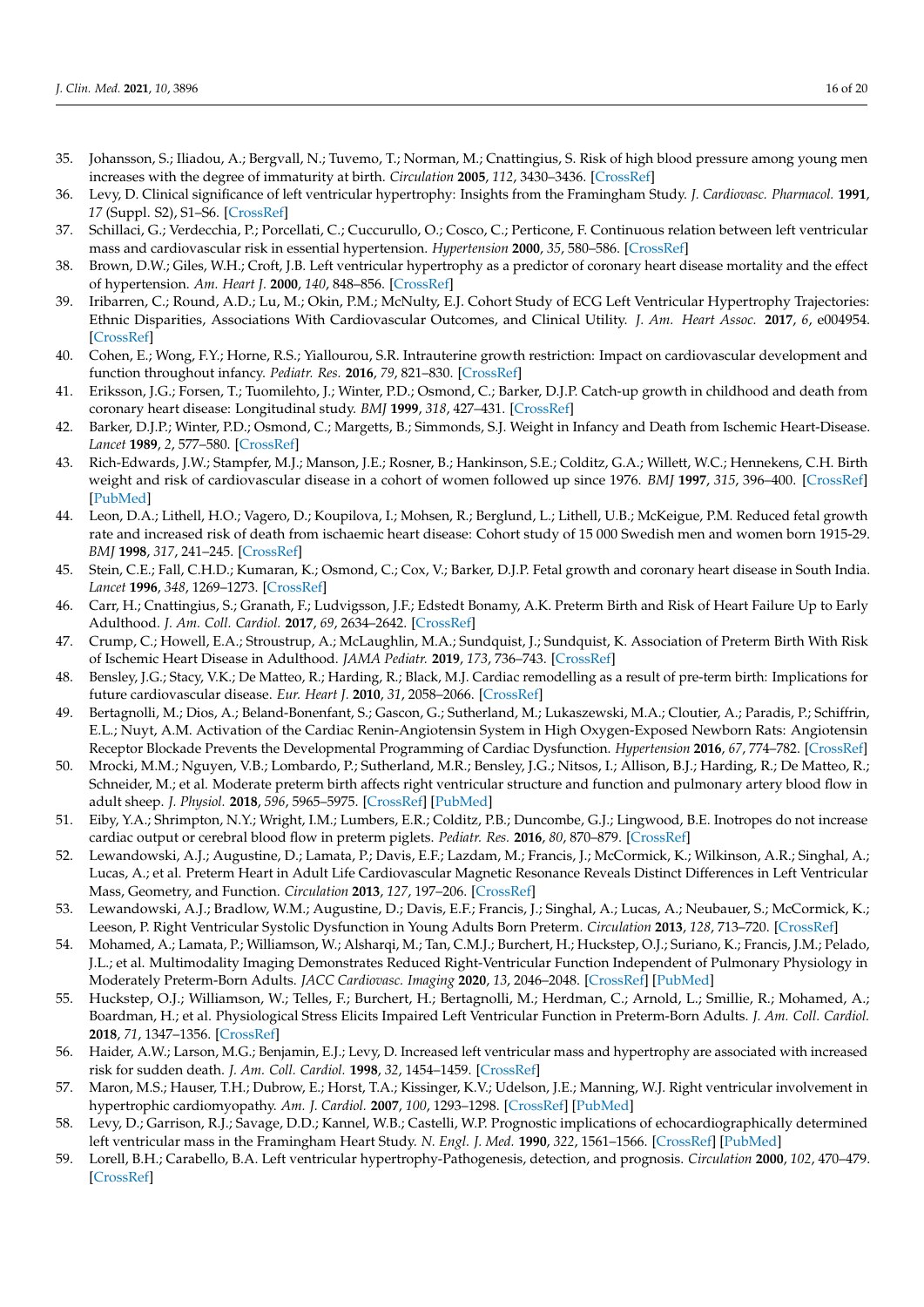- <span id="page-16-0"></span>60. Harris, S.L.; Bray, H.; Troughton, R.; Elliott, J.; Frampton, C.; Horwood, J.; Darlow, B.A. Cardiovascular Outcomes in Young Adulthood in a Population-Based Very Low Birth Weight Cohort. *J. Pediatr.* **2020**, *225*, 74–79.e3. [\[CrossRef\]](http://doi.org/10.1016/j.jpeds.2020.06.023) [\[PubMed\]](http://www.ncbi.nlm.nih.gov/pubmed/32553866)
- <span id="page-16-1"></span>61. Kowalski, R.R.; Beare, R.; Doyle, L.; Smolich, J.J.; Cheung, M.M.; Callanan, C.; Davis, N.; De Luca, C.R.; Duff, J.; Hutchinson, E.; et al. Elevated Blood Pressure with Reduced Left Ventricular and Aortic Dimensions in Adolescents Born Extremely Preterm. *J. Pediatr.* **2016**, *172*, 75–80.e2. [\[CrossRef\]](http://doi.org/10.1016/j.jpeds.2016.01.020)
- <span id="page-16-2"></span>62. Aye, C.Y.L.; Lewandowski, A.J.; Lamata, P.; Upton, R.; Davis, E.; Ohuma, E.O.; Kenworthy, Y.; Boardman, H.; Wopperer, S.; Packham, A.; et al. Disproportionate cardiac hypertrophy during early postnatal development in infants born preterm. *Pediatr. Res.* **2017**, *82*, 36–46. [\[CrossRef\]](http://doi.org/10.1038/pr.2017.96)
- <span id="page-16-3"></span>63. Cox, D.J.; Bai, W.; Price, A.N.; Edwards, A.D.; Rueckert, D.; Groves, A.M. Ventricular remodeling in preterm infants: Computational cardiac magnetic resonance atlasing shows significant early remodeling of the left ventricle. *Pediatr. Res.* **2018**, *85*, 807–815. [\[CrossRef\]](http://doi.org/10.1038/s41390-018-0171-0) [\[PubMed\]](http://www.ncbi.nlm.nih.gov/pubmed/30758323)
- <span id="page-16-4"></span>64. Kozák-Bárány, A.; Jokinen, E.; Saraste, M.; Tuominen, J.; Välimäki, I. Development of left ventricular systolic and diastolic function in preterm infants during the first month of life: A prospective follow-up study. *J. Pediatr.* **2001**, *139*, 539–545. [\[CrossRef\]](http://doi.org/10.1067/mpd.2001.118199)
- <span id="page-16-5"></span>65. Mikkola, K.; Leipala, J.; Boldt, T.; Fellman, V. Fetal growth restriction in preterm infants and cardiovascular function at five years of age. *J. Pediatr.* **2007**, *151*, 494–499.e2. [\[CrossRef\]](http://doi.org/10.1016/j.jpeds.2007.04.030)
- <span id="page-16-6"></span>66. Mohlkert, L.A.; Hallberg, J.; Broberg, O.; Sjöberg, G.; Rydberg, A.; Liuba, P.; Fellman, V.; Domellöf, M.; Norman, M.; Halvorsen, C.P. Right Heart Structure, Geometry and Function Assessed by Echocardiography in 6-Year-Old Children Born Extremely Preterm-A Population-Based Cohort Study. *J. Clin. Med.* **2020**, *10*, 122. [\[CrossRef\]](http://doi.org/10.3390/jcm10010122) [\[PubMed\]](http://www.ncbi.nlm.nih.gov/pubmed/33396414)
- <span id="page-16-7"></span>67. Goss, K.N.; Beshish, A.G.; Barton, G.P.; Haraldsdottir, K.; Levin, T.S.; Tetri, L.H.; Battiola, T.J.; Mulchrone, A.M.; Pegelow, D.F.; Palta, M.; et al. Early Pulmonary Vascular Disease in Young Adults Born Preterm. *Am. J. Respir. Crit. Care Med.* **2018**, *198*, 1549–1558. [\[CrossRef\]](http://doi.org/10.1164/rccm.201710-2016OC)
- <span id="page-16-8"></span>68. Huckstep, O.J.; Burchert, H.; Williamson, W.; Telles, F.; Tan, C.M.J.; Bertagnolli, M.; Arnold, L.; Mohamed, A.; McCormick, K.; Hanssen, H.; et al. Impaired myocardial reserve underlies reduced exercise capacity and heart rate recovery in preterm-born young adults. *Eur. Heart J. Cardiovasc. Imaging* **2020**, *22*, 572–580. [\[CrossRef\]](http://doi.org/10.1093/ehjci/jeaa060)
- <span id="page-16-9"></span>69. Bensley, J.G.; Moore, L.; De Matteo, R.; Harding, R.; Black, M.J. Impact of preterm birth on the developing myocardium of the neonate. *Pediatr. Res.* **2018**, *83*, 880–888. [\[CrossRef\]](http://doi.org/10.1038/pr.2017.324) [\[PubMed\]](http://www.ncbi.nlm.nih.gov/pubmed/29278645)
- <span id="page-16-10"></span>70. Telles, F.; McNamara, N.; Nanayakkara, S.; Doyle, M.P.; Williams, M.; Yaeger, L.; Marwick, T.H.; Leeson, P.; Levy, P.T.; Lewandowski, A.J. Changes in the Preterm Heart From Birth to Young Adulthood: A Meta-analysis. *Pediatrics* **2020**, *146*, e20200146. [\[CrossRef\]](http://doi.org/10.1542/peds.2020-0146)
- <span id="page-16-11"></span>71. Liggins, G.C.; Howie, R.N. A controlled trial of antepartum glucocorticoid treatment for prevention of the respiratory distress syndrome in premature infants. *Pediatrics* **1972**, *50*, 515–525.
- <span id="page-16-26"></span><span id="page-16-12"></span>72. McGoldrick, E.; Stewart, F.; Parker, R.; Dalziel, S.R. Antenatal corticosteroids for accelerating fetal lung maturation for women at risk of preterm birth. *Cochrane Database Syst. Rev.* **2020**, *12*, CD004454. [\[CrossRef\]](http://doi.org/10.1002/14651858.CD004454.pub4)
- <span id="page-16-13"></span>73. Singh, R.R.; Cuffe, J.S.M.; Moritz, K.M. Short- and long-term effects of exposure to natural and synthetic glucocorticoids during development. *Clin. Exp. Pharmacol. Physiol.* **2012**, *39*, 979–989. [\[CrossRef\]](http://doi.org/10.1111/1440-1681.12009)
- <span id="page-16-14"></span>74. Jobe, A.H.; Soll, R.F. Choice and dose of corticosteroid for antenatal treatments. *Am. J. Obstet. Gynecol.* **2004**, *190*, 878–881. [\[CrossRef\]](http://doi.org/10.1016/j.ajog.2004.01.044) [\[PubMed\]](http://www.ncbi.nlm.nih.gov/pubmed/15118606)
- <span id="page-16-15"></span>75. Soll, R.; Ozek, E. Prophylactic protein free synthetic surfactant for preventing morbidity and mortality in preterm infants. *Cochrane Database Syst. Rev.* **2010**, CD001079. [\[CrossRef\]](http://doi.org/10.1002/14651858.CD001079.pub2) [\[PubMed\]](http://www.ncbi.nlm.nih.gov/pubmed/20091513)
- <span id="page-16-16"></span>76. Seger, N.; Soll, R. Animal derived surfactant extract for treatment of respiratory distress syndrome. *Cochrane Database Syst. Rev.* **2009**, CD007836. [\[CrossRef\]](http://doi.org/10.1002/14651858.CD007836) [\[PubMed\]](http://www.ncbi.nlm.nih.gov/pubmed/19370695)
- <span id="page-16-17"></span>77. Bolt, R.J.; van Weissenbruch, M.M.; Lafeber, H.N.; Delemarre-van de Waal, H.A. Glucocorticoids and lung development in the fetus and preterm infant. *Pediatr. Pulmonol.* **2001**, *32*, 76–91. [\[CrossRef\]](http://doi.org/10.1002/ppul.1092)
- <span id="page-16-18"></span>78. Evans, N. Cardiovascular Effects of Dexamethasone in the Preterm Infant. *Arch. Dis. Child.* **1994**, *70*, F25–F30. [\[CrossRef\]](http://doi.org/10.1136/fn.70.1.F25)
- <span id="page-16-25"></span>79. Gill, A.W.; Warner, G.; Bull, L. Iatrogenic neonatal hypertrophic cardiomyopathy. *Pediatr. Cardiol.* **1996**, *17*, 335–339. [\[CrossRef\]](http://doi.org/10.1007/s002469900075) [\[PubMed\]](http://www.ncbi.nlm.nih.gov/pubmed/8660453)
- <span id="page-16-24"></span>80. Werner, J.C.; Sicard, R.E.; Hansen, T.W.; Solomon, E.; Cowett, R.M.; Oh, W. Hypertrophic cardiomyopathy associated with dexamethasone therapy for bronchopulmonary dysplasia. *J. Pediatr.* **1992**, *120*, 286–291. [\[CrossRef\]](http://doi.org/10.1016/S0022-3476(05)80446-9)
- <span id="page-16-19"></span>81. Zecca, E.; Papacci, P.; Maggio, L.; Gallini, F.; Elia, S.; De Rosa, G.; Romagnoli, C. Cardiac adverse effects of early dexamethasone treatment in preterm infants: A randomized clinical trial. *J. Clin. Pharmacol.* **2001**, *41*, 1075–1081. [\[CrossRef\]](http://doi.org/10.1177/00912700122012670)
- <span id="page-16-20"></span>82. Oakley, R.H.; Cidlowski, J.A. Glucocorticoid signaling in the heart: A cardiomyocyte perspective. *J. Steroid Biochem.* **2015**, *153*, 27–34. [\[CrossRef\]](http://doi.org/10.1016/j.jsbmb.2015.03.009)
- <span id="page-16-21"></span>83. Ren, R.Q.; Oakley, R.H.; Cruz-Topete, D.; Cidlowski, J.A. Dual Role for Glucocorticoids in Cardiomyocyte Hypertrophy and Apoptosis. *Endocrinology* **2012**, *153*, 5346–5360. [\[CrossRef\]](http://doi.org/10.1210/en.2012-1563) [\[PubMed\]](http://www.ncbi.nlm.nih.gov/pubmed/22989630)
- <span id="page-16-22"></span>84. Chapman, K.; Holmes, M.; Seckl, J. 11β-Hydroxysteroid Dehydrogenases: Intracellular Gate-Keepers of Tissue Glucocorticoid Action. *Physiol. Rev.* **2013**, *93*, 1139–1206. [\[CrossRef\]](http://doi.org/10.1152/physrev.00020.2012) [\[PubMed\]](http://www.ncbi.nlm.nih.gov/pubmed/23899562)
- <span id="page-16-23"></span>85. Rog-Zielinska, E.A.; Richardson, R.V.; Denvir, M.A.; Chapman, K.E. Glucocorticoids and foetal heart maturation; implications for prematurity and foetal programming. *J. Mol. Endocrinol.* **2014**, *52*, R125–R135. [\[CrossRef\]](http://doi.org/10.1530/JME-13-0204)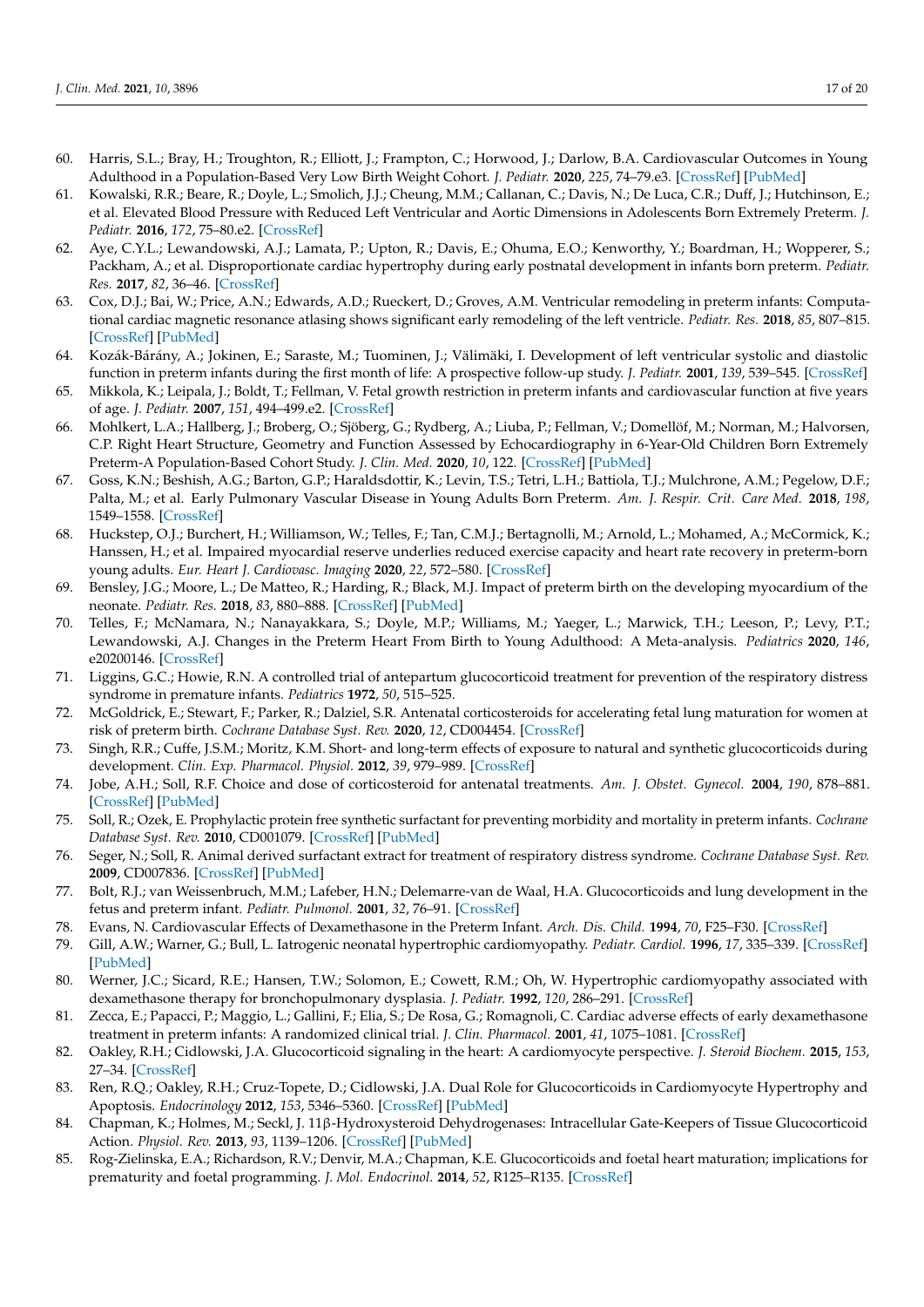- <span id="page-17-29"></span><span id="page-17-28"></span><span id="page-17-26"></span><span id="page-17-16"></span><span id="page-17-0"></span>86. Jonker, S.S.; Louey, S. Endocrine and other physiologic modulators of perinatal cardiomyocyte endowment. *J. Endocrinol.* **2016**, *228*, R1–R18. [\[CrossRef\]](http://doi.org/10.1530/JOE-15-0309) [\[PubMed\]](http://www.ncbi.nlm.nih.gov/pubmed/26432905)
- <span id="page-17-21"></span><span id="page-17-20"></span><span id="page-17-1"></span>87. Nathanielsz, P.W.; Berghorn, K.A.; Derks, J.B.; Giussani, D.A.; Docherty, C.; Unno, N.; Davenport, A.; Kutzler, M.; Koenen, S.; Visser, G.H.A.; et al. Life before birth: Effects of cortisol on future cardiovascular and metabolic function. *Acta Paediatr.* **2003**, *92*, 766–772. [\[CrossRef\]](http://doi.org/10.1111/j.1651-2227.2003.tb02529.x) [\[PubMed\]](http://www.ncbi.nlm.nih.gov/pubmed/12894758)
- <span id="page-17-18"></span><span id="page-17-2"></span>88. Brownfoot, F.C.; Gagliardi, D.I.; Bain, E.; Middleton, P.; Crowther, C.A. Different corticosteroids and regimens for accelerating fetal lung maturation for women at risk of preterm birth. *Cochrane Database Syst. Rev.* **2013**, CD006764. [\[CrossRef\]](http://doi.org/10.1002/14651858.CD006764.pub3)
- <span id="page-17-24"></span><span id="page-17-3"></span>89. Gilstrap, L.C.; Christensen, R.; Clewell, W.H.; Dalton, M.E.; Davidson, E.C.; Escobedo, M.B.; Gjerdingen, D.K.; Goddardfinegold, J.; Goldenberg, R.K.; Grimes, D.A.; et al. Effect of Corticosteroids for Fetal Maturation on Perinatal Outcomes. *J. Am. Med. Assoc.* **1995**, *273*, 413–418. [\[CrossRef\]](http://doi.org/10.1001/jama.1995.03520290065031)
- <span id="page-17-14"></span><span id="page-17-4"></span>90. Ballard, P.L.; Ballard, R.A. Scientific Basis and Therapeutic Regimens for Use of Antenatal Glucocorticoids. *Am. J. Obstet. Gynecol.* **1995**, *173*, 254–262. [\[CrossRef\]](http://doi.org/10.1016/0002-9378(95)90210-4)
- <span id="page-17-25"></span><span id="page-17-5"></span>91. Rog-Zielinska, E.A.; Craig, M.A.; Manning, J.R.; Richardson, R.V.; Gowans, G.J.; Dunbar, D.R.; Gharbi, K.; Kenyon, C.J.; Holmes, M.C.; Hardie, D.G.; et al. Glucocorticoids promote structural and functional maturation of foetal cardiomyocytes: A role for PGC-1 alpha. *Cell Death Differ.* **2015**, *22*, 1106–1116. [\[CrossRef\]](http://doi.org/10.1038/cdd.2014.181)
- <span id="page-17-17"></span><span id="page-17-15"></span><span id="page-17-6"></span>92. Rog-Zielinska, E.A.; Thomson, A.; Kenyon, C.J.; Brownstein, D.G.; Moran, C.M.; Szumska, D.; Michailidou, Z.; Richardson, J.; Owen, E.; Watt, A.; et al. Glucocorticoid receptor is required for foetal heart maturation. *Hum. Mol. Genet.* **2013**, *22*, 3269–3282. [\[CrossRef\]](http://doi.org/10.1093/hmg/ddt182)
- <span id="page-17-19"></span><span id="page-17-7"></span>93. Torres, A.; Belser, W.W.; Umeda, P.K.; Tucker, D. Indicators of delayed maturation of rat heart treated prenatally with dexamethasone. *Pediatr. Res.* **1997**, *42*, 139–144. [\[CrossRef\]](http://doi.org/10.1203/00006450-199708000-00001)
- <span id="page-17-22"></span><span id="page-17-9"></span>94. Li, S.; Sloboda, D.M.; Moss, T.J.M.; Nitsos, I.; Polglase, G.R.; Doherty, D.A.; Newnham, J.P.; Challis, J.R.G.; Braun, T. Effects of glucocorticoid treatment given in early or late gestation on growth and development in sheep. *J. Dev. Orig. Health Dis.* **2013**, *4*, 146–156. [\[CrossRef\]](http://doi.org/10.1017/S204017441200075X)
- <span id="page-17-23"></span><span id="page-17-10"></span>95. Giraud, G.D.; Louey, S.; Jonker, S.; Schultz, J.; Thornburg, K.L. Cortisol stimulates cell cycle activity in the cardiomyocyte of the sheep fetus. *Endocrinology* **2006**, *147*, 3643–3649. [\[CrossRef\]](http://doi.org/10.1210/en.2006-0061)
- <span id="page-17-39"></span>96. Jensen, E.C.; Gallaher, B.W.; Breier, B.H.; Harding, J.E. The effect of a chronic maternal cortisol infusion on the late-gestation fetal sheep. *J. Endocrinol.* **2002**, *174*, 27–36. [\[CrossRef\]](http://doi.org/10.1677/joe.0.1740027)
- <span id="page-17-27"></span><span id="page-17-11"></span>97. Lumbers, E.R.; Boyce, A.C.; Joulianos, G.; Kumarasamy, V.; Barner, E.; Segar, J.L.; Burrell, J.H. Effects of cortisol on cardiac myocytes and on expression of cardiac genes in fetal sheep. *Am. J. Physiol.-Regul. Integr. Comp. Physiol.* **2005**, *288*, R567–R574. [\[CrossRef\]](http://doi.org/10.1152/ajpregu.00556.2004)
- <span id="page-17-12"></span>98. Kim, M.Y.; Eiby, Y.A.; Lumbers, E.R.; Wright, L.L.; Gibson, K.J.; Barnett, A.C.; Lingwood, B.E. Effects of Glucocorticoid Exposure on Growth and Structural Maturation of the Heart of the Preterm Piglet. *PLoS ONE* **2014**, *9*, e93407. [\[CrossRef\]](http://doi.org/10.1371/journal.pone.0093407) [\[PubMed\]](http://www.ncbi.nlm.nih.gov/pubmed/24676209)
- <span id="page-17-8"></span>99. Kuo, A.H.; Li, J.; Li, C.; Huber, H.F.; Schwab, M.; Nathanielsz, P.W.; Clarke, G.D. Prenatal steroid administration leads to adult pericardial and hepatic steatosis in male baboons. *Int. J. Obes.* **2017**, *41*, 1299–1302. [\[CrossRef\]](http://doi.org/10.1038/ijo.2017.82)
- <span id="page-17-13"></span>100. Eiby, Y.A.; Lumbers, E.R.; Headrick, J.P.; Lingwood, B.E. Left ventricular output and aortic blood flow in response to changes in preload and afterload in the preterm piglet heart. *Am. J. Physiol.-Regul. Integr. Comp. Physiol.* **2012**, *303*, R769–R777. [\[CrossRef\]](http://doi.org/10.1152/ajpregu.00010.2012)
- <span id="page-17-34"></span>101. Dodic, M.; Samuel, C.; Moritz, K.; Wintour, E.M.; Morgan, J.; Grigg, L.; Wong, J. Impaired cardiac functional reserve and left ventricular hypertrophy in adult sheep after prenatal dexamethasone exposure. *Circ. Res.* **2001**, *89*, 623–629. [\[CrossRef\]](http://doi.org/10.1161/hh1901.097086) [\[PubMed\]](http://www.ncbi.nlm.nih.gov/pubmed/11577028)
- <span id="page-17-30"></span>102. Reini, S.A.; Dutta, G.; Wood, C.E.; Keller-Wood, M. Cardiac corticosteroid receptors mediate the enlargement of the ovine fetal heart induced by chronic increases in maternal cortisol. *J. Endocrinol.* **2008**, *198*, 419–427. [\[CrossRef\]](http://doi.org/10.1677/JOE-08-0022) [\[PubMed\]](http://www.ncbi.nlm.nih.gov/pubmed/18495945)
- <span id="page-17-31"></span>103. Feng, X.D.; Reini, S.A.; Richards, E.; Wood, C.E.; Keller-Wood, M. Cortisol stimulates proliferation and apoptosis in the late gestation fetal heart: Differential effects of mineralocorticoid and glucocorticoid receptors. *Am. J. Physiol.-Regul. Integr. Comp. Physiol.* **2013**, *305*, R343–R350. [\[CrossRef\]](http://doi.org/10.1152/ajpregu.00112.2013) [\[PubMed\]](http://www.ncbi.nlm.nih.gov/pubmed/23785077)
- <span id="page-17-33"></span>104. Fahmi, A.I.; Forhead, A.J.; Fowden, A.L.; Vandenberg, J.I. Cortisol influences the ontogeny of both alpha- and beta-subunits of the cardiac sodium channel in fetal sheep. *J. Endocrinol.* **2004**, *180*, 449–455. [\[CrossRef\]](http://doi.org/10.1677/joe.0.1800449) [\[PubMed\]](http://www.ncbi.nlm.nih.gov/pubmed/15012599)
- <span id="page-17-32"></span>105. Tare, M.; Miller, S.L.; Wallace, E.M.; Sutherland, A.E.; Yawno, T.; Coleman, H.A.; Jenkin, G.; Parkington, H.C. Glucocorticoid treatment does not alter early cardiac adaptations to growth restriction in preterm sheep fetuses. *BJOG Int. J. Obstet. Gynaecol.* **2012**, *119*, 906–914. [\[CrossRef\]](http://doi.org/10.1111/j.1471-0528.2012.03309.x)
- <span id="page-17-35"></span>106. Langdown, M.L.; Holness, M.J.; Sugden, M.C. Effects of prenatal glucocorticoid exposure on cardiac calreticulin and calsequestrin protein expression during early development and in adulthood. *Biochem. J.* **2003**, *371*, 61–69. [\[CrossRef\]](http://doi.org/10.1042/bj20021771)
- <span id="page-17-36"></span>107. Rosito, G.A.; Massaro, J.M.; Hoffmann, U.; Ruberg, F.L.; Mahabadi, A.A.; Vasan, R.S.; O'Donnell, C.J.; Fox, C.S. Pericardial fat, visceral abdominal fat, cardiovascular disease risk factors, and vascular calcification in a community-based sample: The Framingham Heart Study. *Circulation* **2008**, *117*, 605–613. [\[CrossRef\]](http://doi.org/10.1161/CIRCULATIONAHA.107.743062)
- <span id="page-17-37"></span>108. Ding, J.; Hsu, F.C.; Harris, T.B.; Liu, Y.; Kritchevsky, S.B.; Szklo, M.; Ouyang, P.; Espeland, M.A.; Lohman, K.K.; Criqui, M.H.; et al. The association of pericardial fat with incident coronary heart disease: The Multi-Ethnic Study of Atherosclerosis (MESA). *Am. J. Clin. Nutr.* **2009**, *90*, 499–504. [\[CrossRef\]](http://doi.org/10.3945/ajcn.2008.27358)
- <span id="page-17-38"></span>109. Huber, H.F.; Kuo, A.H.; Li, C.; Jenkins, S.L.; Gerow, K.G.; Clarke, G.D.; Nathanielsz, P.W. Antenatal Synthetic Glucocorticoid Exposure at Human Therapeutic Equivalent Doses Predisposes Middle-Age Male Offspring Baboons to an Obese Phenotype That Emerges With Aging. *Reprod. Sci.* **2019**, *26*, 591–599. [\[CrossRef\]](http://doi.org/10.1177/1933719118778794) [\[PubMed\]](http://www.ncbi.nlm.nih.gov/pubmed/29871548)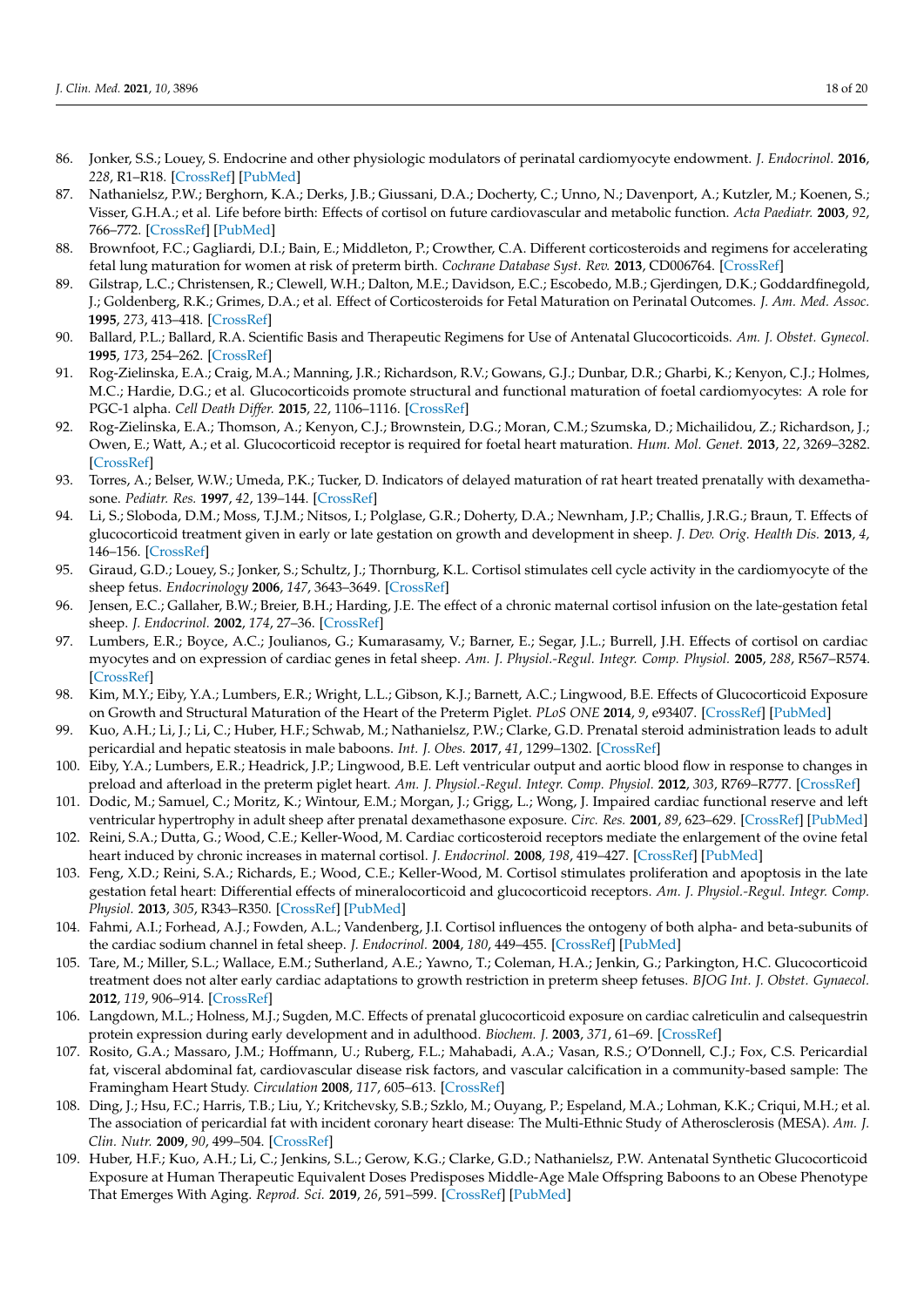- <span id="page-18-0"></span>110. Wood, D.; Joint European Societies Task, F. Established and emerging cardiovascular risk factors. *Am. Heart J.* **2001**, *141*, S49–S57. [\[CrossRef\]](http://doi.org/10.1067/mhj.2001.109951)
- <span id="page-18-1"></span>111. Koenen, S.V.; Mecenas, C.A.; Smith, G.S.; Jenkins, S.; Nathanielsz, P.W. Effects of maternal betamethasone administration on fetal and maternal blood pressure and heart rate in the baboon at 0.7 of gestation. *Am. J. Obstet. Gynecol.* **2002**, *186*, 812–817. [\[CrossRef\]](http://doi.org/10.1067/mob.2002.121654)
- <span id="page-18-2"></span>112. Ervin, M.G.; Seidner, S.R.; Leland, M.M.; Ikegami, M.; Jobe, A.H. Direct fetal glucocorticoid treatment alters postnatal adaptation in premature newborn baboons. *Am. J. Physiol.* **1998**, *274*, R1169–R1176. [\[CrossRef\]](http://doi.org/10.1152/ajpregu.1998.274.4.R1169)
- 113. De Vries, A.; Holmes, M.C.; Heijnis, A.; Seier, J.V.; Heerden, J.; Louw, J.; Wolfe-Coote, S.; Meaney, M.J.; Levitt, N.S.; Seckl, J.R. Prenatal dexamethasone exposure induces changes in nonhuman primate offspring cardiometabolic and hypothalamic-pituitaryadrenal axis function. *J. Clin. Investig.* **2007**, *117*, 1058–1067. [\[CrossRef\]](http://doi.org/10.1172/JCI30982)
- <span id="page-18-3"></span>114. Smith, L.M.; Altamirano, A.K.; Ervin, M.G.; Seidner, S.R.; Jobe, A.H. Prenatal glucocorticoid exposure and postnatal adaptation in premature newborn baboons ventilated for six days. *Am. J. Obstet. Gynecol.* **2004**, *191*, 1688–1694. [\[CrossRef\]](http://doi.org/10.1016/j.ajog.2004.04.010) [\[PubMed\]](http://www.ncbi.nlm.nih.gov/pubmed/15547543)
- <span id="page-18-4"></span>115. Fletcher, A.J.; McGarrigle, H.H.; Edwards, C.M.; Fowden, A.L.; Giussani, D.A. Effects of low dose dexamethasone treatment on basal cardiovascular and endocrine function in fetal sheep during late gestation. *J. Physiol.* **2002**, *545*, 649–660. [\[CrossRef\]](http://doi.org/10.1113/jphysiol.2001.015693) [\[PubMed\]](http://www.ncbi.nlm.nih.gov/pubmed/12456840)
- <span id="page-18-5"></span>116. Derks, J.B.; Giussani, D.A.; Jenkins, S.L.; Wentworth, R.A.; Visser, G.H.; Padbury, J.F.; Nathanielsz, P.W. A comparative study of cardiovascular, endocrine and behavioural effects of betamethasone and dexamethasone administration to fetal sheep. *J. Physiol.* **1997**, *499*, 217–226. [\[CrossRef\]](http://doi.org/10.1113/jphysiol.1997.sp021922) [\[PubMed\]](http://www.ncbi.nlm.nih.gov/pubmed/9061651)
- <span id="page-18-6"></span>117. Karamlou, T.; Giraud, G.D.; McKeogh, D.; Jonker, S.S.; Shen, I.; Ungerleider, R.M.; Thornburg, K.L. Right ventricular remodeling in response to volume overload in fetal sheep. *Am. J. Physiol. Heart Circ. Physiol.* **2019**, *316*, H985–H991. [\[CrossRef\]](http://doi.org/10.1152/ajpheart.00439.2018)
- 118. Barbera, A.; Giraud, G.D.; Reller, M.D.; Maylie, J.; Morton, M.J.; Thornburg, K.L. Right ventricular systolic pressure load alters myocyte maturation in fetal sheep. *Am. J. Physiol.-Regul. Integr. Comp. Physiol.* **2000**, *279*, R1157–R1164. [\[CrossRef\]](http://doi.org/10.1152/ajpregu.2000.279.4.R1157) [\[PubMed\]](http://www.ncbi.nlm.nih.gov/pubmed/11003978)
- <span id="page-18-7"></span>119. Samson, F.; Bonnet, N.; Heimburger, M.; Rucker-Martin, C.; Levitsky, D.O.; Mazmanian, G.M.; Mercadier, J.J.; Serraf, A. Left ventricular alterations in a model of fetal left ventricular overload. *Pediatr. Res.* **2000**, *48*, 43–49. [\[CrossRef\]](http://doi.org/10.1203/00006450-200007000-00010)
- <span id="page-18-8"></span>120. Vural, M.; Yilmaz, I.; Oztunc, F.; Ilikkan, B.; Erginoz, E.; Perk, Y. Cardiac effects of a single course of antenatal betamethasone in preterm infants. *Arch. Dis. Child.-Fetal Neonatal Ed.* **2006**, *91*, F118–F122. [\[CrossRef\]](http://doi.org/10.1136/adc.2005.084525)
- <span id="page-18-9"></span>121. Yunis, K.A.; Bitar, F.F.; Hayek, P.; Mroueh, S.M.; Mikati, M. Transient hypertrophic cardiomyopathy in the newborn following multiple doses of antenatal corticosteroids. *Am. J. Perinatol.* **1999**, *16*, 17–21. [\[CrossRef\]](http://doi.org/10.1055/s-2007-993830)
- <span id="page-18-10"></span>122. Doyle, L.W.; Cheong, J.L.; Ehrenkranz, R.A.; Halliday, H.L. Early (<8 days) systemic postnatal corticosteroids for prevention of bronchopulmonary dysplasia in preterm infants. *Cochrane Database Syst. Rev.* **2017**, *10*, CD001146. [\[CrossRef\]](http://doi.org/10.1002/14651858.CD001146.pub5)
- <span id="page-18-11"></span>123. Doyle, L.W.; Cheong, J.L.; Ehrenkranz, R.A.; Halliday, H.L. Late (>7 days) systemic postnatal corticosteroids for prevention of bronchopulmonary dysplasia in preterm infants. *Cochrane Database Syst. Rev.* **2017**, *10*, CD001145. [\[CrossRef\]](http://doi.org/10.1002/14651858.CD001145.pub4) [\[PubMed\]](http://www.ncbi.nlm.nih.gov/pubmed/29063594)
- <span id="page-18-12"></span>124. Watterberg, K. Evidence-Based Neonatal Pharmacotherapy: Postnatal Corticosteroids. *Clin. Perinatol.* **2012**, *39*, 47–59. [\[CrossRef\]](http://doi.org/10.1016/j.clp.2011.12.017) [\[PubMed\]](http://www.ncbi.nlm.nih.gov/pubmed/22341536)
- <span id="page-18-23"></span><span id="page-18-13"></span>125. Doyle, L.W.; Davis, P.G.; Morley, C.J.; McPhee, A.; Carlin, J.B.; Investigators, D.S. Outcome at 2 years of age of infants from the DART study: A multicenter, international, randomized, controlled trial of low-dose dexamethasone. *Pediatrics* **2007**, *119*, 716–721. [\[CrossRef\]](http://doi.org/10.1542/peds.2006-2806)
- <span id="page-18-14"></span>126. Doyle, L.W.; Davis, P.G.; Morley, C.J.; McPhee, A.; Carlin, J.B.; Investigators, D.S. Low-dose dexamethasone facilitates extubation among chronically ventilator-dependent infants: A multicenter, international, randomized, controlled trial. *Pediatrics* **2006**, *117*, 75–83. [\[CrossRef\]](http://doi.org/10.1542/peds.2004-2843)
- <span id="page-18-15"></span>127. Baud, O.; Maury, L.; Lebail, F.; Ramful, D.; El Moussawi, F.; Nicaise, C.; Zupan-Simunek, V.; Coursol, A.; Beuchee, A.; Bolot, P.; et al. Effect of early low-dose hydrocortisone on survival without bronchopulmonary dysplasia in extremely preterm infants (PREMILOC): A double-blind, placebo-controlled, multicentre, randomised trial. *Lancet* **2016**, *387*, 1827–1836. [\[CrossRef\]](http://doi.org/10.1016/S0140-6736(16)00202-6)
- <span id="page-18-16"></span>128. Baud, O.; Trousson, C.; Biran, V.; Leroy, E.; Mohamed, D.; Alberti, C.; Group, P.T. Association Between Early Low-Dose Hydrocortisone Therapy in Extremely Preterm Neonates and Neurodevelopmental Outcomes at 2 Years of Age. *JAMA* **2017**, *317*, 1329–1337. [\[CrossRef\]](http://doi.org/10.1001/jama.2017.2692)
- <span id="page-18-17"></span>129. Bensky, A.S.; Kothadia, J.M.; Covitz, W. Cardiac effects of dexamethasone in very low birth weight infants. *Pediatrics* **1996**, *97*, 818–821.
- <span id="page-18-18"></span>130. Skelton, R.; Gill, A.B.; Parsons, J.M. Cardiac effects of short course dexamethasone in preterm infants. *Arch. Dis. Child.* **1998**, *78*, F133–F137. [\[CrossRef\]](http://doi.org/10.1136/fn.78.2.F133)
- <span id="page-18-19"></span>131. Romagnoli, C.; Zecca, E.; Vento, G.; Maggio, L.; Papacci, P.; Tortorolo, G. Effect on growth of two different dexamethasone courses for preterm infants at risk of chronic lung disease-A randomized trial. *Pharmacology* **1999**, *59*, 266–274. [\[CrossRef\]](http://doi.org/10.1159/000028329) [\[PubMed\]](http://www.ncbi.nlm.nih.gov/pubmed/10529659)
- <span id="page-18-20"></span>132. Brozanski, B.S.; Jones, J.G.; Gilmour, C.H.; Balsan, M.J.; Vazquez, R.L.; Israel, B.A.; Newman, B.; Mimouni, F.B.; Guthrie, R.D. Effect of pulse dexamethasone therapy on the incidence and severity of chronic lung disease in the very low birth weight infant. *J. Pediatr.* **1995**, *126*, 769–776. [\[CrossRef\]](http://doi.org/10.1016/S0022-3476(95)70410-8)
- <span id="page-18-21"></span>133. Ohning, B.L.; Fyfe, D.A.; Riedel, P.A. Reversible Obstructive Hypertrophic Cardiomyopathy after Dexamethasone Therapy for Bronchopulmonary Dysplasia. *Am. Heart J.* **1993**, *125*, 253–256. [\[CrossRef\]](http://doi.org/10.1016/0002-8703(93)90089-R)
- <span id="page-18-22"></span>134. Sicard, R.E.; Werner, J.C. Dexamethasone Induces a Transient Relative Cardiomegaly in Neonatal Rats. *Pediatr. Res.* **1992**, *31*, 359–363. [\[CrossRef\]](http://doi.org/10.1203/00006450-199204000-00011)